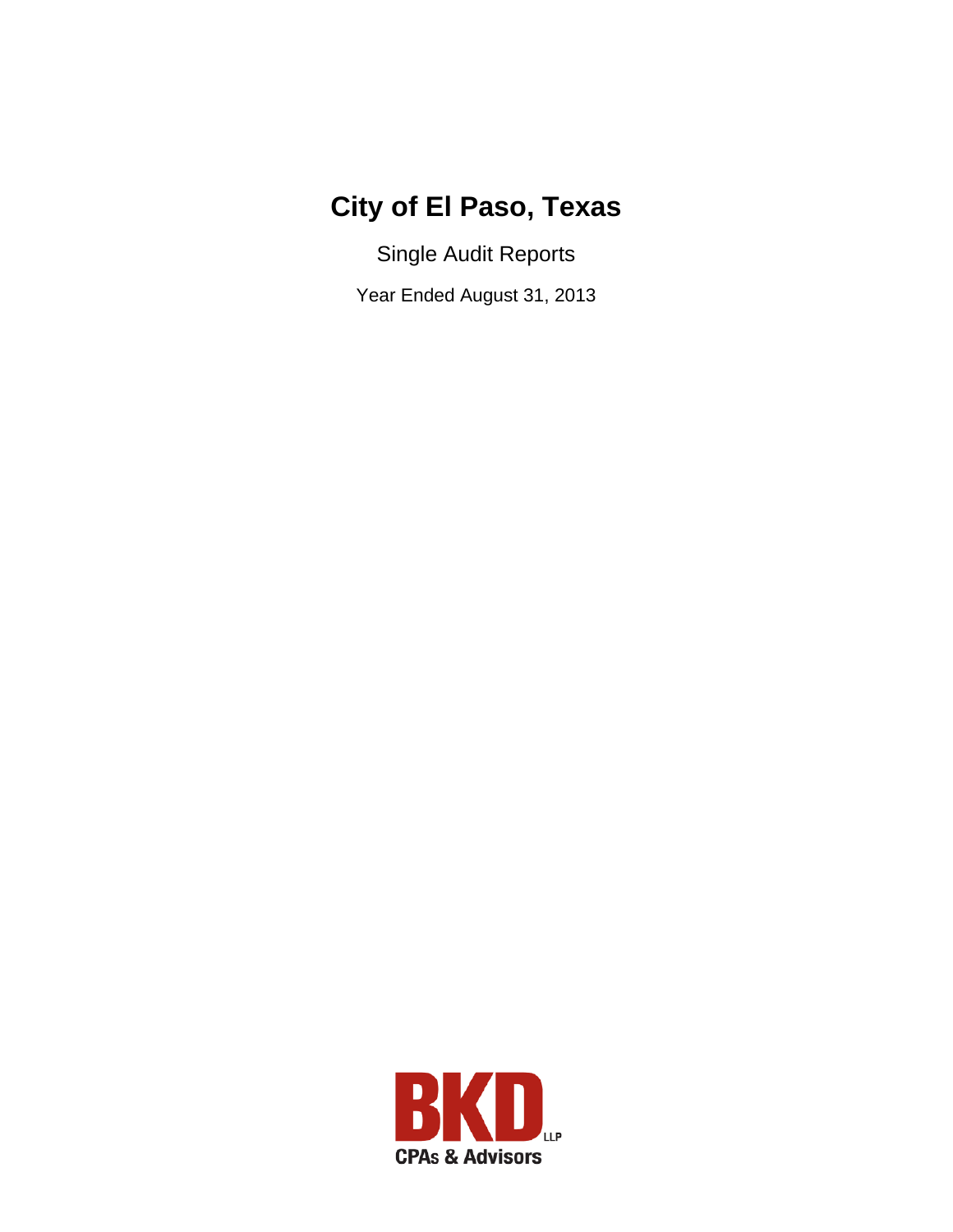# **City of El Paso, Texas**

**Year Ended August 31, 2013** 

**Contents** 

| Independent Auditor's Report on Internal Control Over Financial<br>Reporting and on Compliance and Other Matters Based on an Audit<br>of the Financial Statements Performed in Accordance with<br>Government Auditing Standards and the State of Texas Uniform Grant<br>14                                                                                        |
|-------------------------------------------------------------------------------------------------------------------------------------------------------------------------------------------------------------------------------------------------------------------------------------------------------------------------------------------------------------------|
| Independent Auditor's Report on Compliance with Requirements That<br>Could Have a Direct and Material Effect on Each Major Federal and State<br>Program and on Internal Control Over Compliance and Schedule of<br><b>Expenditures of Federal and State Awards in Accordance with OMB</b><br>Circular A-133 and the State of Texas Uniform Grant Management<br>16 |
|                                                                                                                                                                                                                                                                                                                                                                   |
|                                                                                                                                                                                                                                                                                                                                                                   |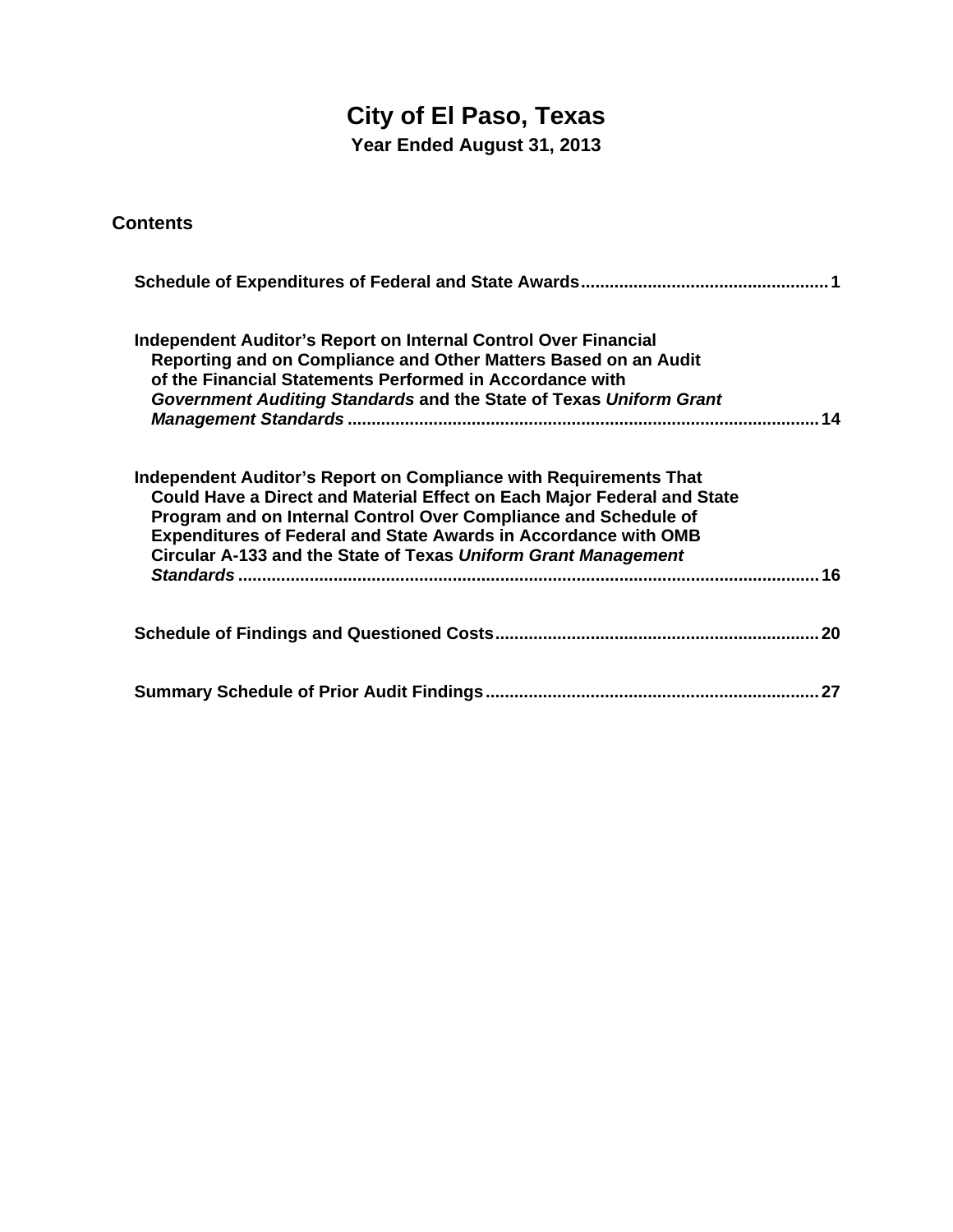| Cluster/Program                                                                                                    | Federal Agency/<br><b>Pass-Through Entity</b>                                                                                  | <b>CFDA</b><br><b>Number</b> | <b>Grant or Identifying</b><br><b>Number</b>                                                       | Amount<br>Expended                                                              |
|--------------------------------------------------------------------------------------------------------------------|--------------------------------------------------------------------------------------------------------------------------------|------------------------------|----------------------------------------------------------------------------------------------------|---------------------------------------------------------------------------------|
| Farmers' Market Promotion Program U.S. Department of Agriculture                                                   |                                                                                                                                | 10.168                       |                                                                                                    | \$<br>31,955                                                                    |
| Special Supplemental Nutrition<br>Program for Women, Infants,<br>and Children                                      | U.S. Department of Agriculture/Texas<br>Department of State Health Services                                                    | 10.557                       | 2010-033688-001<br>2011-037164-001<br>2012-039990-001<br>N/A                                       | 660<br>(29)<br>610,816<br>6,293,419<br>6,904,866                                |
|                                                                                                                    | <b>Total U.S. Department of Agriculture</b>                                                                                    |                              |                                                                                                    | 6,936,821                                                                       |
| <b>Broadband Technology Opportunities</b><br>Program                                                               | Department of Commerce National<br>Telecommunications and Information<br>Administration<br><b>Total Department of Commerce</b> | 11.557                       | 48-42-B10570                                                                                       | 2,265,277<br>2,265,277                                                          |
| <b>CDBG</b> - Entitlement Grants Cluster<br><b>Community Development Block</b><br><b>Grants/Entitlement Grants</b> | U.S. Department of Housing and Urban<br>Development                                                                            | 14.218                       | B-08-MN-48-0003<br>B-09-MC-48-0015<br>B-10-MC-48-0015<br>B-11-MC-48-0015<br>S-11-MC-48-0005<br>N/A | 1,661,242<br>(924)<br>1,626,487<br>1,838,657<br>(928)<br>4,112,873<br>9,237,407 |
|                                                                                                                    | Total CDBG - Entitlement Grants Cluster                                                                                        |                              |                                                                                                    | 9,237,407                                                                       |
| CDBG - State-Administered Small<br>Cities Program Cluster<br><b>Emergency Shelter Grants</b><br>Program            | U.S. Department of Housing and<br>Urban Development                                                                            | 14.231                       | N/A<br>S-12-MC-48-0005                                                                             | 534,046<br>27,442<br>561,488                                                    |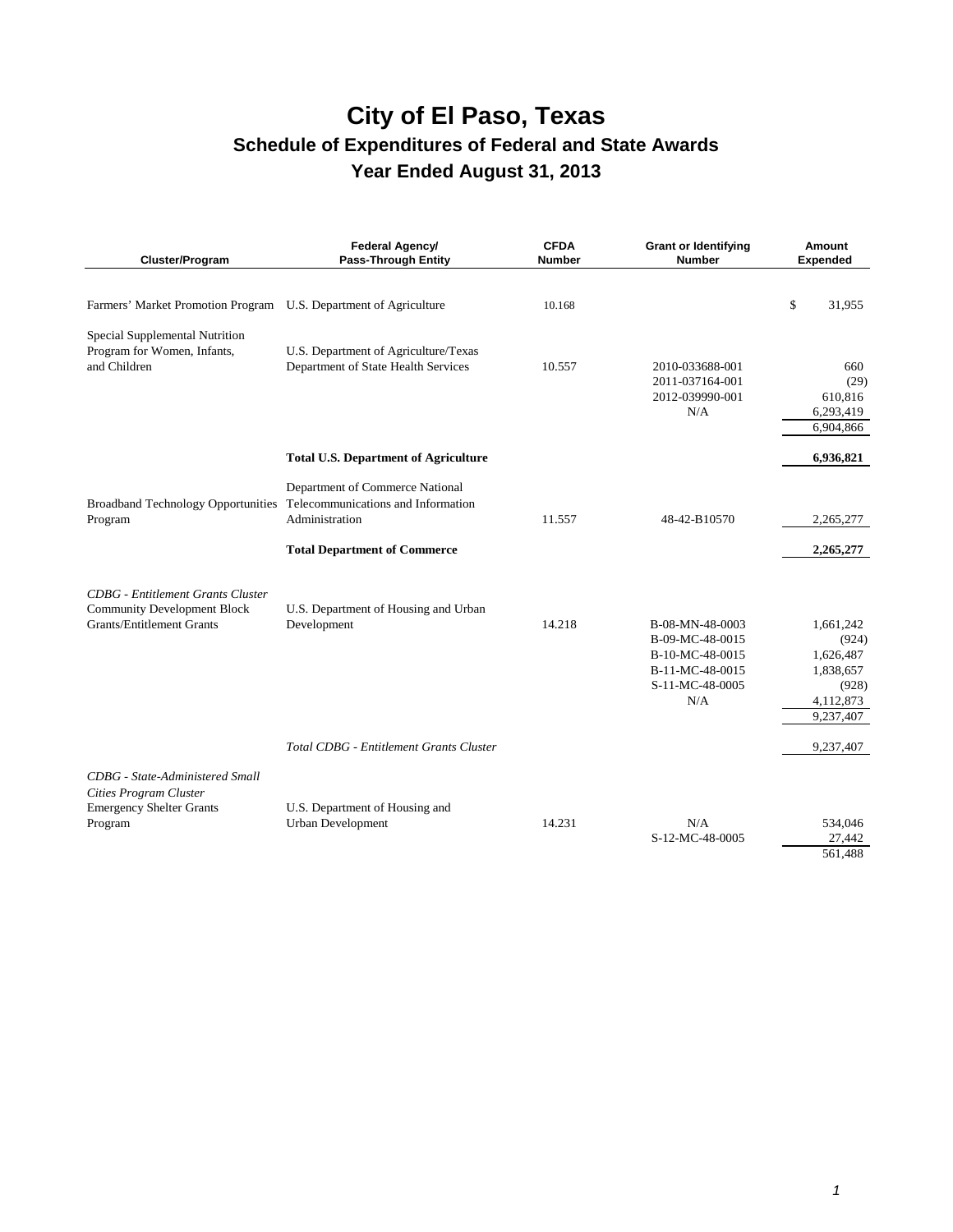| Cluster/Program                     | <b>Federal Agency/</b><br><b>Pass-Through Entity</b>          | <b>CFDA</b><br><b>Number</b> | <b>Grant or Identifying</b><br><b>Number</b> | Amount<br><b>Expended</b> |
|-------------------------------------|---------------------------------------------------------------|------------------------------|----------------------------------------------|---------------------------|
| <b>HOME</b> Investment Partnerships | U.S. Department of Housing and Urban                          |                              |                                              |                           |
| Program                             | Development                                                   | 14.239                       | <b>HOME PI</b>                               | \$<br>699,273             |
|                                     |                                                               |                              | M-04-MC-48-0213                              | 43,851                    |
|                                     |                                                               |                              | M-05-MC-48-0213                              | 428,297                   |
|                                     |                                                               |                              | M-07-MC-48-0213                              | (4,387)                   |
|                                     |                                                               |                              | M-08-MC-48-0213                              | 260,117                   |
|                                     |                                                               |                              | M-09-MC-48-0213                              | 433,969                   |
|                                     |                                                               |                              | M-10-MC-48-0213                              | 79,731                    |
|                                     |                                                               |                              | M-11-MC-48-0213                              | 77,556                    |
|                                     |                                                               |                              | N/A                                          | 312,744                   |
|                                     |                                                               |                              |                                              | 2,331,151                 |
| <b>Housing Opportunities</b>        | U.S. Department of Housing and Urban                          |                              |                                              |                           |
| for Persons with AIDs               | Development                                                   | 14.241                       | <b>TXH11F006</b>                             | (2,784)                   |
|                                     |                                                               |                              | N/A                                          | 332,229                   |
|                                     |                                                               |                              |                                              | 329,445                   |
| <b>Empowerment Zones Program</b>    | U.S. Department of Housing and Urban                          |                              |                                              |                           |
|                                     | Development                                                   | 14.244                       | EZ99TX0013                                   | 488,034                   |
|                                     |                                                               |                              | N/A                                          | (660)                     |
|                                     |                                                               |                              |                                              | 487,374                   |
|                                     | <b>Total U.S. Department of Housing and Urban Development</b> |                              |                                              | 12,946,865                |
|                                     |                                                               |                              |                                              |                           |
| Juvenile Accountability             | U.S. Department of Justice/Texas Office                       |                              |                                              |                           |
| <b>Block Grants</b>                 | of the Governor - Criminal Justice                            | 16.523                       | N/A                                          | 27,154                    |
|                                     |                                                               |                              | 2311102                                      | 3,440                     |
|                                     |                                                               |                              |                                              | 30,594                    |
|                                     | U.S. Department of Justice/Texas Office                       |                              |                                              |                           |
| Crime Victim Assistance             | of the Attorney General                                       | 16.575                       | 2095102                                      | (2,820)                   |
|                                     |                                                               |                              | 2095103                                      | (3,166)                   |
|                                     |                                                               |                              | N/A                                          | 222,963                   |
|                                     |                                                               |                              |                                              | 216,977                   |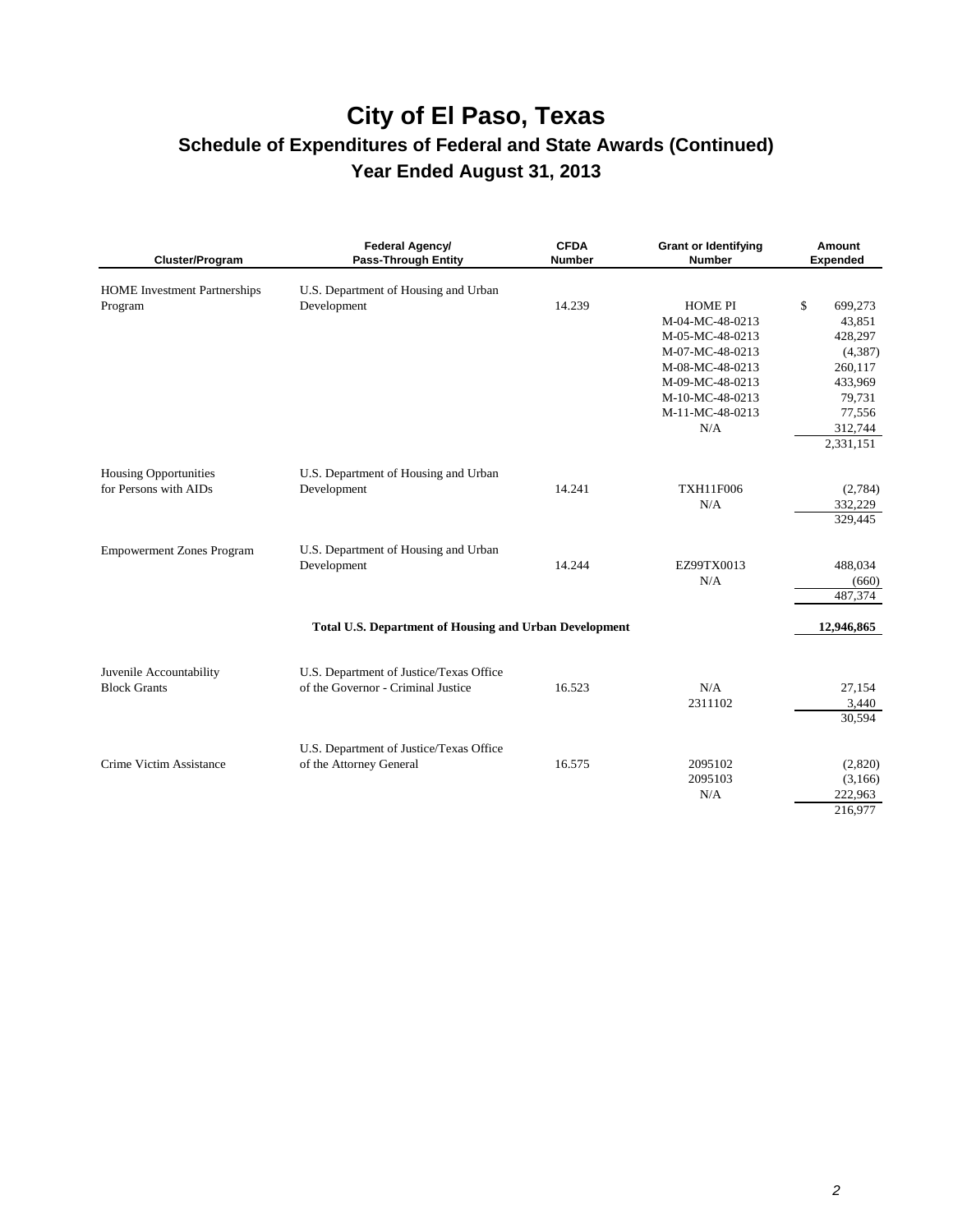| Cluster/Program                                                                                                                              | Federal Agency/<br><b>Pass-Through Entity</b>                                                                 | <b>CFDA</b><br><b>Number</b> | <b>Grant or Identifying</b><br><b>Number</b> | Amount<br><b>Expended</b>   |
|----------------------------------------------------------------------------------------------------------------------------------------------|---------------------------------------------------------------------------------------------------------------|------------------------------|----------------------------------------------|-----------------------------|
| <b>Bulletproof Vest Partnership</b>                                                                                                          | U.S. Department of Justice                                                                                    | 16.607                       | <b>Bulletproof Vest Program</b>              | \$<br>12,276                |
| Public Safety Partnership and<br><b>Community Policing Grants</b>                                                                            | U.S. Department of Justice                                                                                    | 16.710                       | 2008CKWX0362<br>2009CKWX0615                 | 451,423<br>1,950<br>453,373 |
| <b>Edward Byrne Memorial Justice</b><br><b>Assistance Grant Program</b>                                                                      | U.S. Department of Justice/County of El<br>Paso & Texas Office of the Governor -<br>Criminal Justice Division | 16.738                       | 2009-DJ-BX-1374<br>2010-DJ-BX-1416<br>N/A    | 19,764<br>11,293<br>67,997  |
| ARRA - Recovery Act - Edward<br><b>Byrne Memorial Justice</b><br>Assistance Grant (JAG) Program/<br>Grants to States and Local<br>Government | U.S. Department of Justice/Texas Office<br>of the Governor - Criminal Justice<br>Division                     | 16.803                       | 2329301                                      | 99,054<br>(931)             |
| ARRA - Recovery Act - Edward<br><b>Byrne Memorial Justice</b><br>Assistance Grant (JAG) Program/<br>Grants to Units of Local<br>Governments  | U.S. Department of Justice                                                                                    | 16.804                       | 2009-SB-B9-3086                              | 84,349                      |
|                                                                                                                                              | <b>Total U.S. Department of Justice</b>                                                                       |                              |                                              | 895,692                     |
| Airport Improvement Program                                                                                                                  | U.S. Department of Transportation                                                                             | 20.106                       | Various                                      | 706,154                     |
| <b>Recreational Trails Program</b>                                                                                                           | U.S. Department of Transportation                                                                             | 20.219                       |                                              | 1,200                       |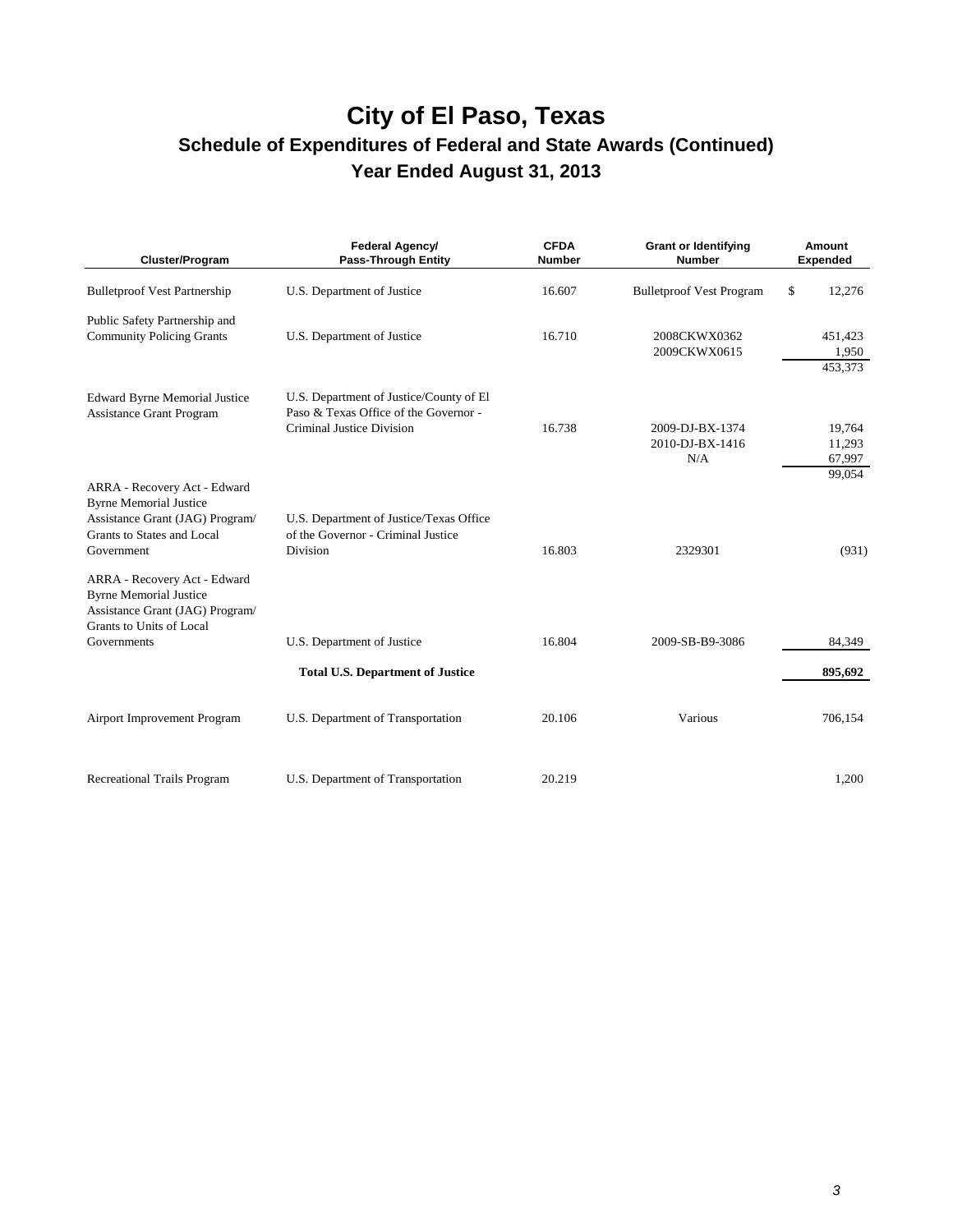| <b>Cluster/Program</b>           | Federal Agency/<br><b>Pass-Through Entity</b>  | <b>CFDA</b><br><b>Number</b> | <b>Grant or Identifying</b><br><b>Number</b> | Amount<br><b>Expended</b> |
|----------------------------------|------------------------------------------------|------------------------------|----------------------------------------------|---------------------------|
| <b>Federal Transit Cluster</b>   |                                                |                              |                                              |                           |
| Federal Transit - Formula Grants | U.S. Department of Transportation              | 20.507                       | TX-04-0058                                   | \$<br>297                 |
|                                  |                                                |                              | TX-04-0077                                   | 4,288                     |
|                                  |                                                |                              | TX-37-X043                                   | 219,051                   |
|                                  |                                                |                              | TX-37-X055                                   | 336,484                   |
|                                  |                                                |                              | TX-37-X068                                   | 305,012                   |
|                                  |                                                |                              | TX-37-X077                                   | 77,571                    |
|                                  |                                                |                              | TX-37-X078                                   | 49,241                    |
|                                  |                                                |                              | TX-37-X093                                   | 91,550                    |
|                                  |                                                |                              | TX-57-X018                                   | 21,309                    |
|                                  |                                                |                              | TX-57-X024                                   | 52,065                    |
|                                  |                                                |                              | TX-57-X025                                   | 866                       |
|                                  |                                                |                              | TX-57-X037                                   | 89,670                    |
|                                  |                                                |                              | TX-90-X454                                   | 25,819                    |
|                                  |                                                |                              | TX-90-X573                                   | 595,835                   |
|                                  |                                                |                              | TX-90-X662                                   | 93,199                    |
|                                  |                                                |                              | TX-90-X783                                   | 9,063                     |
|                                  |                                                |                              | TX-90-X812                                   | 133,337                   |
|                                  |                                                |                              | TX-90-X841                                   | 17,896                    |
|                                  |                                                |                              | TX-90-X893                                   | 140,599                   |
|                                  |                                                |                              | TX-90-X944                                   | 577,958                   |
|                                  |                                                |                              | TX-90-X985                                   | 236,827                   |
|                                  |                                                |                              | TX-95-X015                                   | 2,970                     |
|                                  |                                                |                              | Various                                      | 13,918,169                |
|                                  |                                                |                              | No Draw FY13                                 | (266, 342)                |
| ARRA - Federal Transit -         |                                                |                              |                                              | 16,732,734                |
| Formula Grants                   | U.S. Department of Transportation              | 20.507                       | TX-96-X035                                   | 103,735                   |
|                                  | <b>Total Federal Transit Cluster</b>           |                              |                                              | 16,836,469                |
|                                  | <b>Total U.S. Department of Transportation</b> |                              |                                              | 17,543,823                |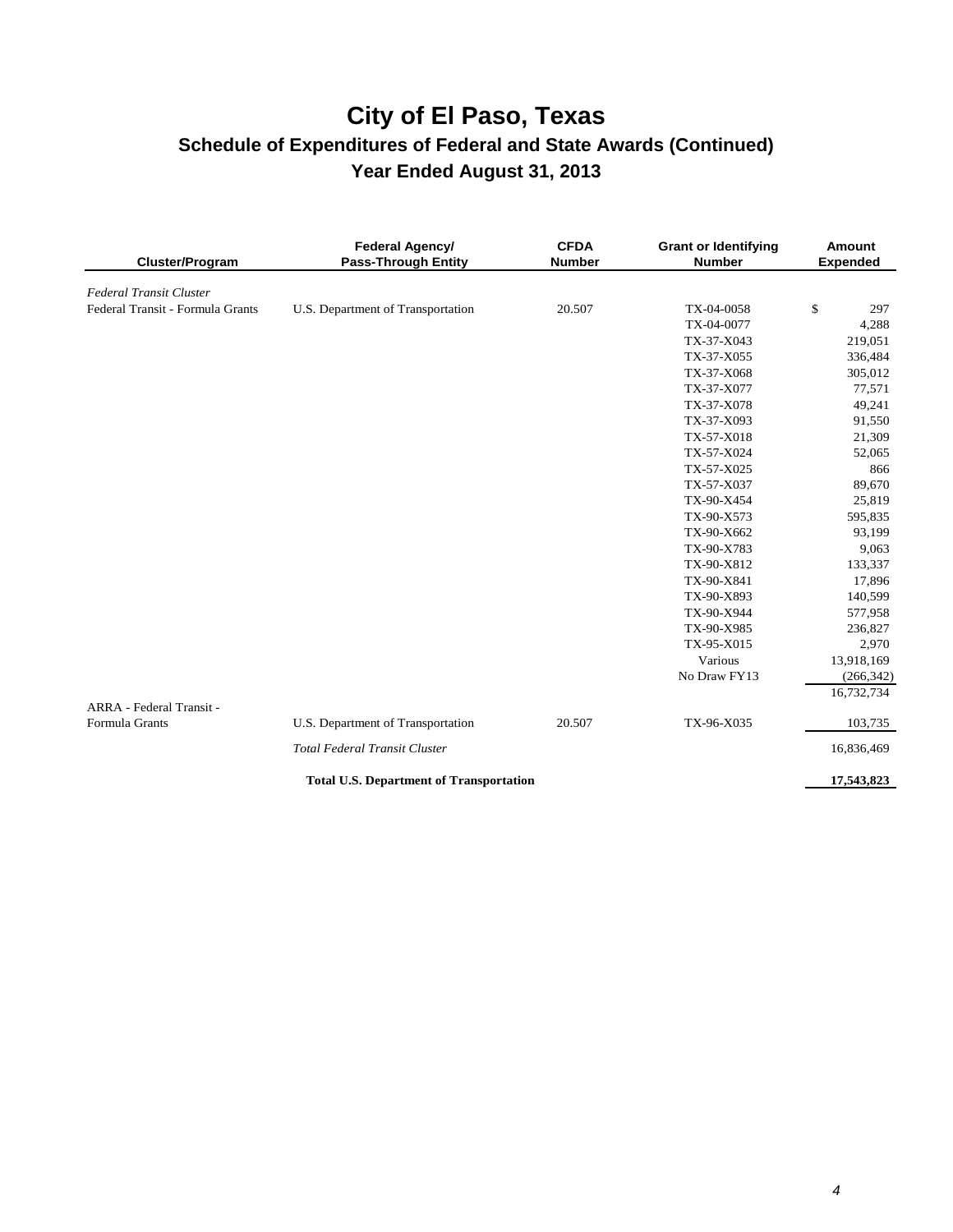| Cluster/Program                                                                                                                   | Federal Agency/<br><b>Pass-Through Entity</b>                                                     | <b>CFDA</b><br><b>Number</b> | <b>Grant or Identifying</b><br><b>Number</b> | Amount<br><b>Expended</b>   |
|-----------------------------------------------------------------------------------------------------------------------------------|---------------------------------------------------------------------------------------------------|------------------------------|----------------------------------------------|-----------------------------|
| <b>Grants to States</b>                                                                                                           | Institute of Museum and Library Services/<br>Texas State Library and Archives<br>Commission       | 45.310                       | 470-11026<br>476-11028<br>476-12001<br>N/A   | 15,385<br>15,385            |
| National Leadership Grants                                                                                                        | Institute of Museum and Library Services<br><b>Total Institute of Museum and Library Services</b> | 45.312                       |                                              | 42,916<br>58,301            |
| Air Pollution Control Program<br>Support                                                                                          | <b>Environmental Protection Agency</b>                                                            | 66.001                       | G3412180<br>G_341318                         | 8,332<br>222,058<br>230,390 |
| Surveys, Studies, Research,<br>Investigations, Demonstrations,<br>and Special Purpose Activities<br>Relating to the Clean Air Act | Environmental Protection Agency/Texas<br>Commission on Environmental Quality                      | 66.034                       | G3411210<br>G3412210                         | (4, 418)<br>276<br>(4, 142) |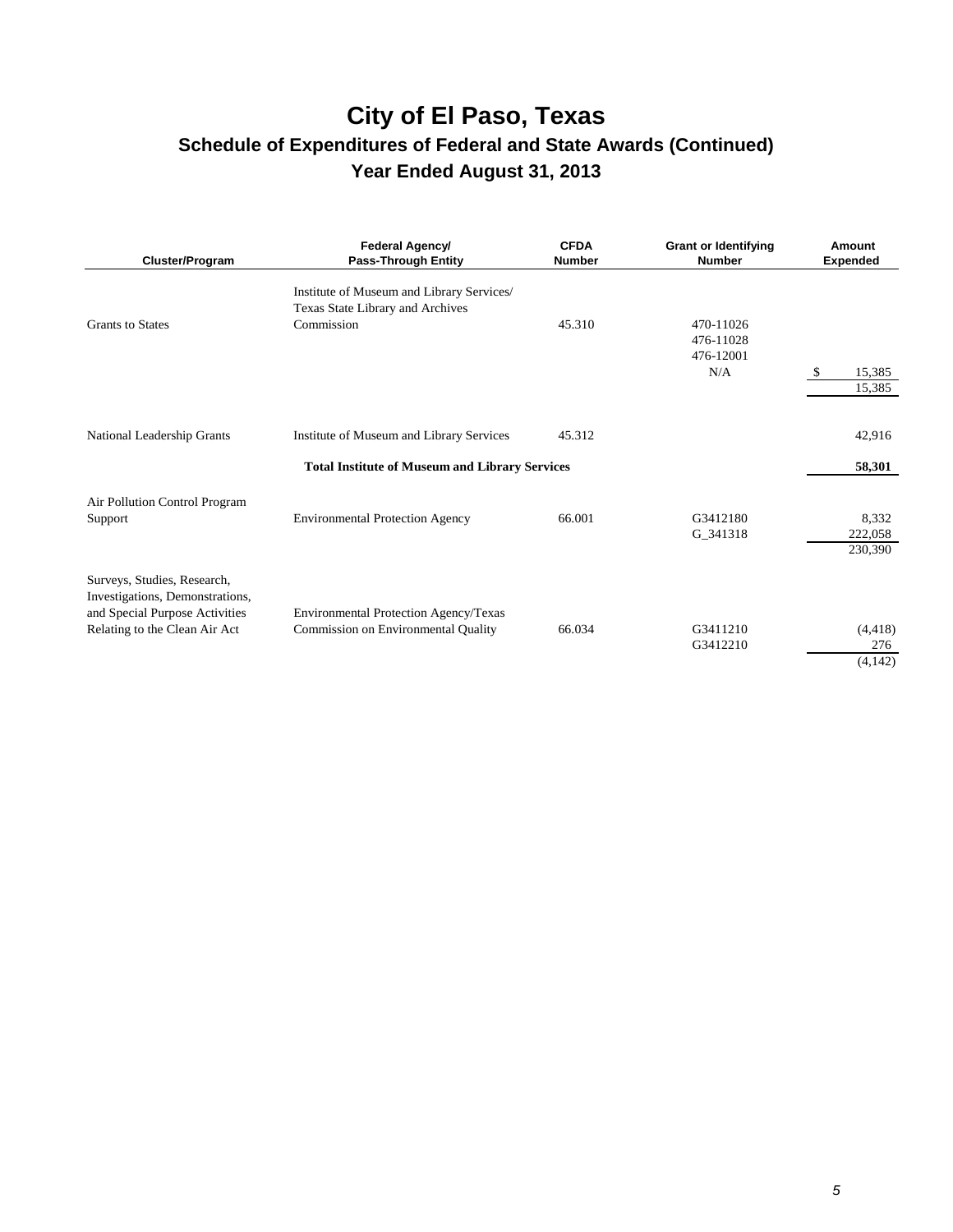| Cluster/Program                                                                   | Federal Agency/<br><b>Pass-Through Entity</b>                                                  | <b>CFDA</b><br><b>Number</b> | <b>Grant or Identifying</b><br><b>Number</b>                        | Amount<br><b>Expended</b>                                  |
|-----------------------------------------------------------------------------------|------------------------------------------------------------------------------------------------|------------------------------|---------------------------------------------------------------------|------------------------------------------------------------|
| Performance Partnership Grants                                                    | Environmental Protection Agency/Texas<br>Commission on Environmental Quality                   | 66.605                       | G341316R                                                            | \$<br>139,409<br>139,409                                   |
|                                                                                   | <b>Total Environmental Protection Agency</b>                                                   |                              |                                                                     | 365,657                                                    |
| ARRA - Energy Efficiency and<br><b>Conservation Block Grant Program</b>           | U.S. Department of Energy<br><b>Total U.S. Department of Energy</b>                            | 81.128                       | EE0000964                                                           | 29,338<br>29,338                                           |
| <b>Public Health Emergency</b><br>Preparedness                                    | Department of Health and Human<br>Services/Texas Department of State<br><b>Health Services</b> | 93.069                       | N/A<br>2011-038670-001<br>2011-038678-001<br>2011-038811-001<br>N/A | 658,230<br>(2,170)<br>2,224<br>94,997<br>42,744<br>796,025 |
| Project Grants and Cooperative<br>Agreements for Tuberculosis Control<br>Programs | Department of Health and Human<br>Services/Texas Department of State<br><b>Health Services</b> | 93.116                       | 2010-034144-001<br>2012-040156-001<br>N/A                           | (2)<br>(4,158)<br>284,317<br>280,157                       |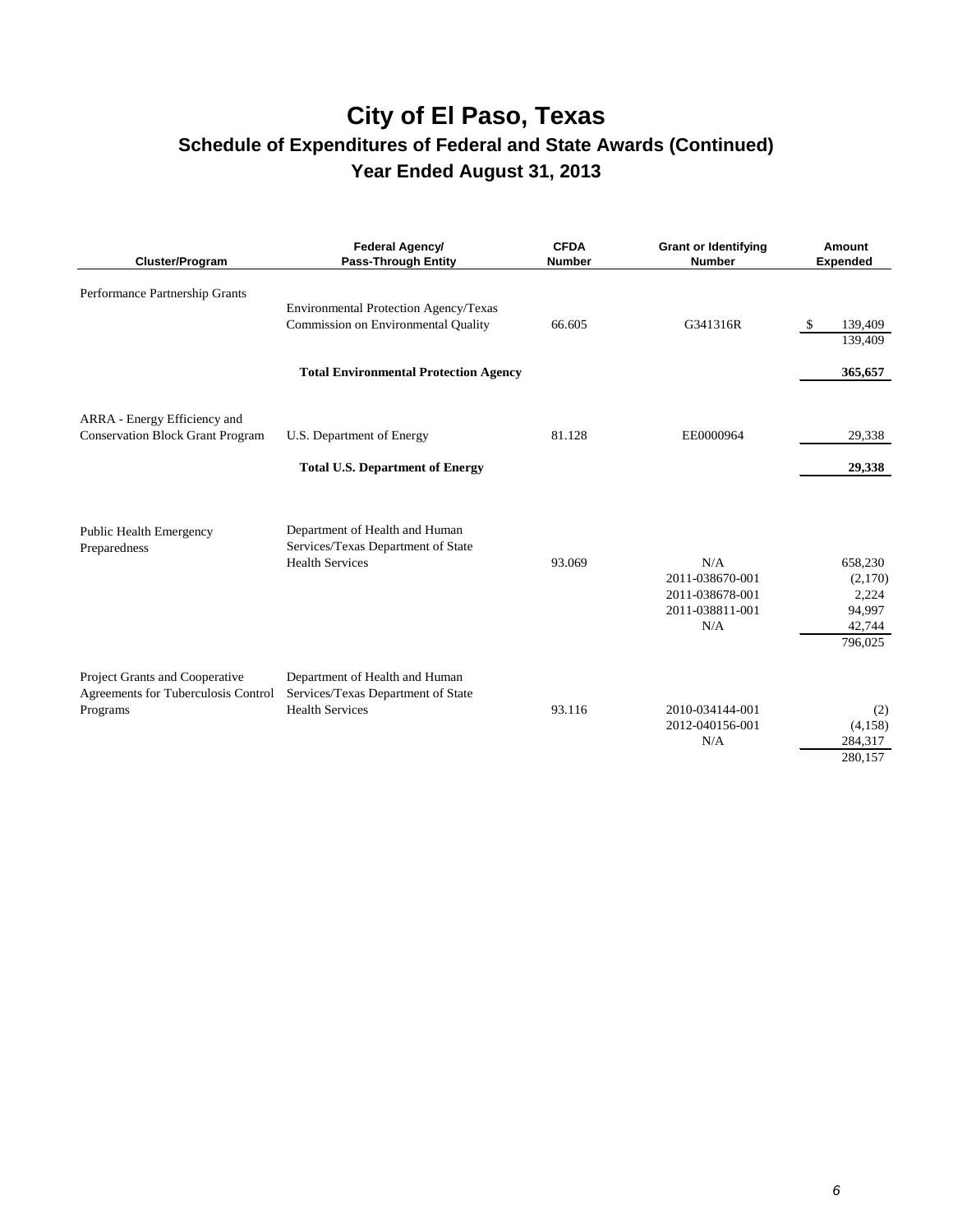## **City of El Paso, Texas**

### **Schedule of Expenditures of Federal and State Awards (Continued) Year Ended August 31, 2013**

| Cluster/Program                                                                                       | <b>Pass-Through Entity</b>                                                                      | <b>Number</b> | <b>Number</b>                                       | <b>Expended</b>                          |
|-------------------------------------------------------------------------------------------------------|-------------------------------------------------------------------------------------------------|---------------|-----------------------------------------------------|------------------------------------------|
| <b>Abstinence Education Program</b>                                                                   | Department of Health and Human<br>Services                                                      | 93.235        | 201204888<br>N/A                                    | \$<br>22,978<br>140,555<br>163,533       |
| Drug-Free Communities Support<br>Program                                                              | Department of Health and Human Services                                                         | 93.276        |                                                     | 412                                      |
| Centers for Disease Control and<br>Prevention - Investigations and<br><b>Technical Assistance</b>     | Department of Health and Human<br>Services/ Texas Department of State<br><b>Health Services</b> | 93.283        |                                                     | 73,635                                   |
| <b>Infant Adoption Awareness</b>                                                                      | Department of Health and Human Services                                                         | 93.524        |                                                     | 41,367                                   |
| National Bioterrorism Hospital<br>Preparedness Program                                                | Department of Health and Human Services                                                         | 93.889        | 2011-038406-001<br>N/A                              | 302<br>28,798<br>29,100                  |
| <b>HIV Prevention Activities - Health</b><br>Department Based                                         | Department of Health and Human<br>Services/Texas Department of State<br><b>Health Services</b>  | 93.940        | 2012-040428-001<br>2012-040466-001A<br>N/A          | 140,146<br>(3,788)<br>777,765<br>914,123 |
| Human Immunodeficiency Virus<br>(HIV)/Acquired Immunodeficiency<br>Virus Syndrome (AIDS) Surveillance | Department of Health and Human<br>Services/Texas Department of State<br><b>Health Services</b>  | 93.944        | 2012-040379-001<br>N/A                              | (764)<br>39,302<br>38,538                |
| National Health Promotion Program                                                                     | Department of Health and Human Services                                                         | 93.99         |                                                     | 191,442                                  |
| Maternal and Child Health Services<br><b>Block Grant to the States</b>                                | Department of Health and Human<br>Services/Texas Department of State<br><b>Health Services</b>  | 93.994        | DSHS 2012-039349-001<br>DSHS 2009-029529-001<br>N/A | (3,968)<br>(354)<br>243,720<br>239,398   |
|                                                                                                       | <b>Total U.S. Department of Health and Human Services</b>                                       |               |                                                     | 2,767,730                                |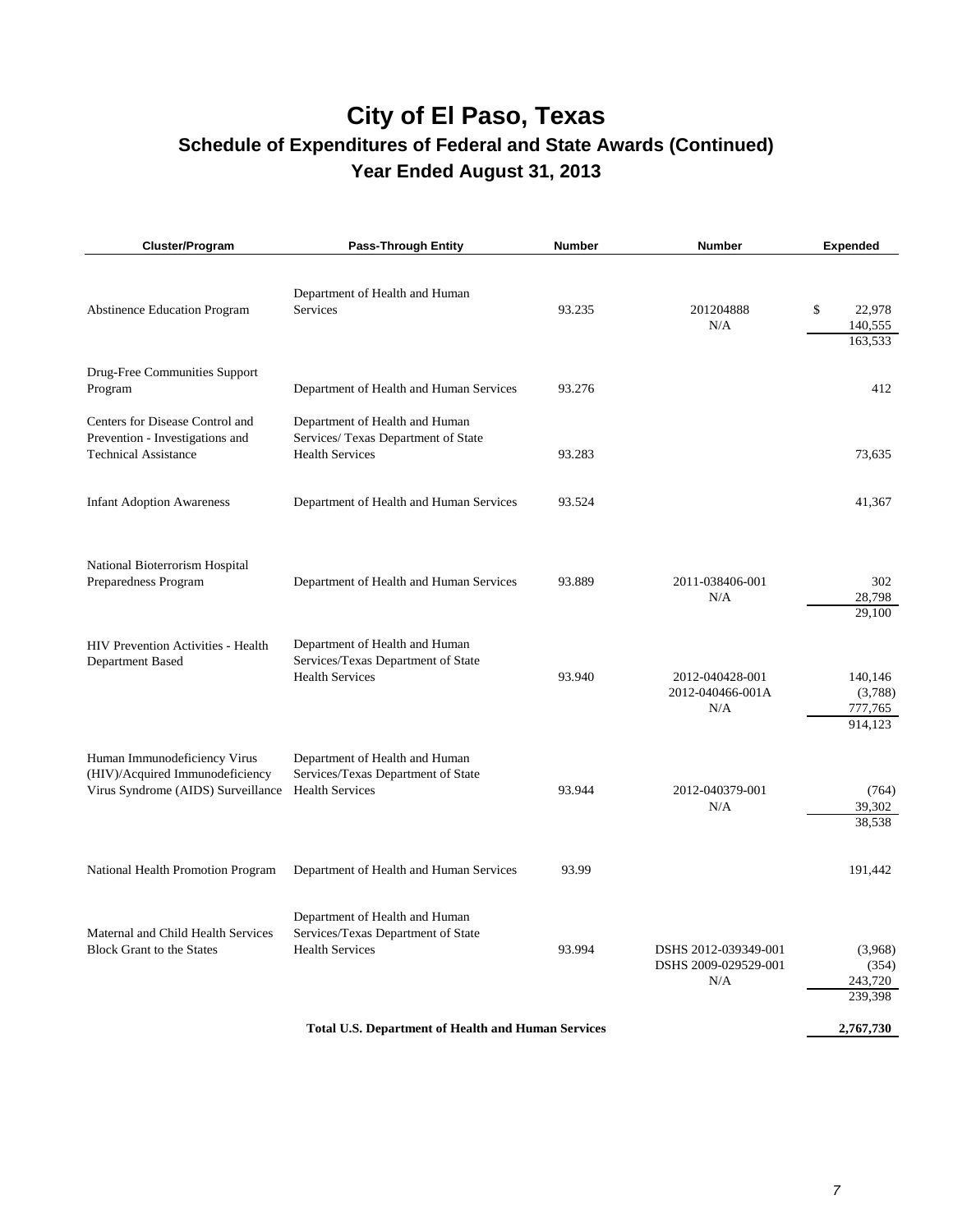| Cluster/Program                                                                     | Federal Agency/<br><b>Pass-Through Entity</b>                                                                 | <b>CFDA</b><br><b>Number</b> | <b>Grant or Identifying</b><br>Number                                                                                                                                                                                                                                                                     | <b>Amount</b><br><b>Expended</b>                                                                                                                                                                               |
|-------------------------------------------------------------------------------------|---------------------------------------------------------------------------------------------------------------|------------------------------|-----------------------------------------------------------------------------------------------------------------------------------------------------------------------------------------------------------------------------------------------------------------------------------------------------------|----------------------------------------------------------------------------------------------------------------------------------------------------------------------------------------------------------------|
| Retired and Senior Volunteer<br>Program                                             | Corporation for National and Community<br>Service/Texas Department of Aging and<br><b>Disability Services</b> | 94.002                       | 11SRWTX009<br>12RZWTX027<br>12SRWTX009<br>N/A                                                                                                                                                                                                                                                             | \$<br>43<br>18,682<br>89,526<br>550,333<br>658,584                                                                                                                                                             |
| Foster Grandparent/Senior<br><b>Companion Cluster</b><br>Foster Grandparent Program | Corporation for National and Community<br>Service/Texas Department of Aging and<br><b>Disability Services</b> | 94.011                       | 11SFWTX003<br>12FZWTX007                                                                                                                                                                                                                                                                                  | 962<br>53,670<br>54,632                                                                                                                                                                                        |
|                                                                                     | <b>Total Corporation for National Community Service</b>                                                       |                              |                                                                                                                                                                                                                                                                                                           | 713,216                                                                                                                                                                                                        |
| <b>High Intensity Drug Trafficking</b><br>Areas Program                             | Executive Office of the President                                                                             | 95.001                       | G10SW0007A<br>G11SW0007A<br>G12SW0007A55<br>G12SW0007A56<br>G12SW0007A57<br>G12SW0007A58<br>G12SW0007A59<br>G12SW0007A60<br>G12SW0007A61<br>G12SW0007A63<br>G12SW0007A65<br>N/A                                                                                                                           | 12<br>110,035<br>1,495,220<br>170,507<br>419,783<br>172,916<br>24,737<br>20,139<br>8,267<br>5,401<br>62,395<br>76,913                                                                                          |
|                                                                                     | <b>Total Executive Office of the President</b>                                                                |                              |                                                                                                                                                                                                                                                                                                           | 2,566,325                                                                                                                                                                                                      |
| <b>Homeland Security Cluster</b><br>Homeland Security Grant Program                 | U.S. Department of Homeland Security                                                                          | 97.067                       | 2011-SS-0019<br>2011-SS-00019<br>2010-SS-T0-0008<br>2010-SS-T0-8-01<br>2010-SS-T0-8-02<br>2010-SS-T0-8-03<br>2010-SS-T0-8-04<br>2010-SS-T0-8-05<br>2010-SS-T0-8-06<br>2010-SS-T0-8-07<br>2010-SS-T0-8-08<br>2010-SS-T0-8-09<br>2010-SS-T0-8-10<br>2010-SS-T0-8-11<br>2010-SS-T0-8-12<br>N/A<br>N/A<br>N/A | 1,833,188<br>166,145<br>(66, 624)<br>207,953<br>161,212<br>789,292<br>556,279<br>365,338<br>(504, 737)<br>291,613<br>498,198<br>14,559<br>(9)<br>15,329<br>816,880<br>21,000<br>74,330<br>208,372<br>5,448,318 |
| Metropolitan Medical Response<br>System                                             | U.S. Department of Homeland Security/<br>Texas Department of Public Safety                                    | 97.071                       | 2010-SS-T0-8-13                                                                                                                                                                                                                                                                                           | 31,955                                                                                                                                                                                                         |
| Homeland Security Biowatch Program Department of Homeland Security                  |                                                                                                               | 97.091                       | G3412190                                                                                                                                                                                                                                                                                                  | (81)                                                                                                                                                                                                           |
|                                                                                     | <b>Total Homeland Security Cluster</b>                                                                        |                              |                                                                                                                                                                                                                                                                                                           | 5,480,192                                                                                                                                                                                                      |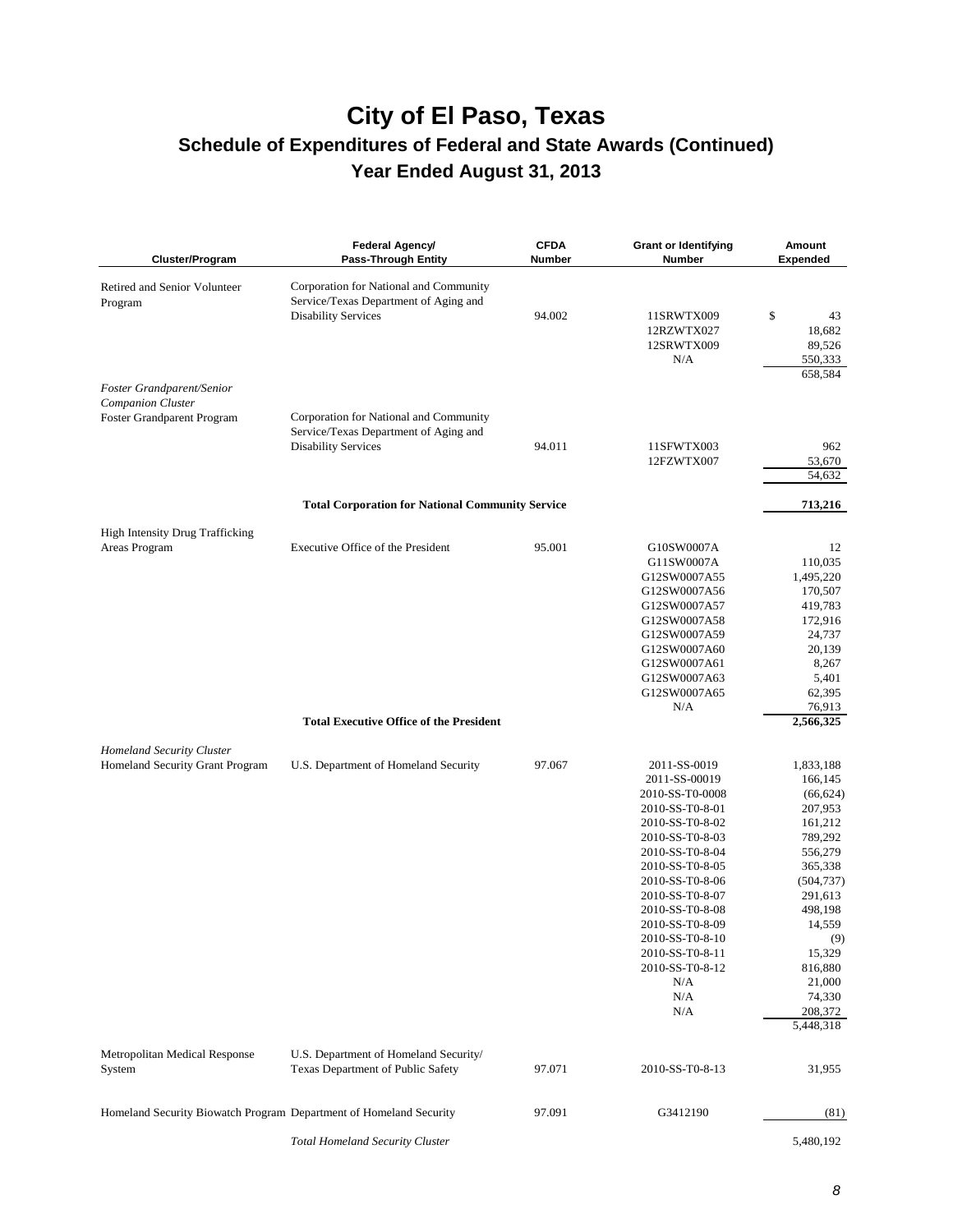| <b>Cluster/Program</b>                                   | Federal Agency/<br><b>Pass-Through Entity</b>                                     | <b>CFDA</b><br><b>Number</b> | <b>Grant or Identifying</b><br><b>Number</b> | Amount<br><b>Expended</b>              |
|----------------------------------------------------------|-----------------------------------------------------------------------------------|------------------------------|----------------------------------------------|----------------------------------------|
| Non-Profit Security Program                              | U.S. Department of Homeland Security/<br><b>Texas Department of Public Safety</b> | 97.008                       | 2009-SS-T9-0064                              | 647,577                                |
| <b>Emergency Management</b><br><b>Performance Grants</b> | U.S. Department of Homeland Security/<br><b>Texas Department of Public Safety</b> | 97.042                       | 12TX-EMPG-0778<br>N/A                        | \$<br>107,674<br>17,588<br>125,262     |
| <b>Assistance to Firefighters</b><br>Grant               | U.S. Department of Homeland Security/<br>Texas Department of Public Safety        | 97.044                       | <b>EMW2011FH5</b><br><b>EMWFH00553</b>       | 201,796<br>1,054,732<br>1,256,528      |
| <b>State Homeland Security Program</b>                   | U.S. Department of Homeland Security/<br><b>Texas Department of Public Safety</b> | 97.073                       | 2010-SS-T0-8-14<br>2010-SS-T0-8-15<br>N/A    | 27,140<br>117,337<br>36,128<br>180,605 |
| <b>Buffer Zone Protection Program</b><br>(BZPP)          | U.S. Department of Homeland Security/<br><b>Texas Department of Public Safety</b> | 97.078                       | 09-GA-BZ-24000<br>N/A                        | 205<br>314,089<br>314,294              |
|                                                          | <b>Total U.S. Department of Homeland Security</b>                                 |                              |                                              | 8,004,458                              |
| <b>Total Federal Awards Expended</b>                     |                                                                                   |                              |                                              | 55,093,503                             |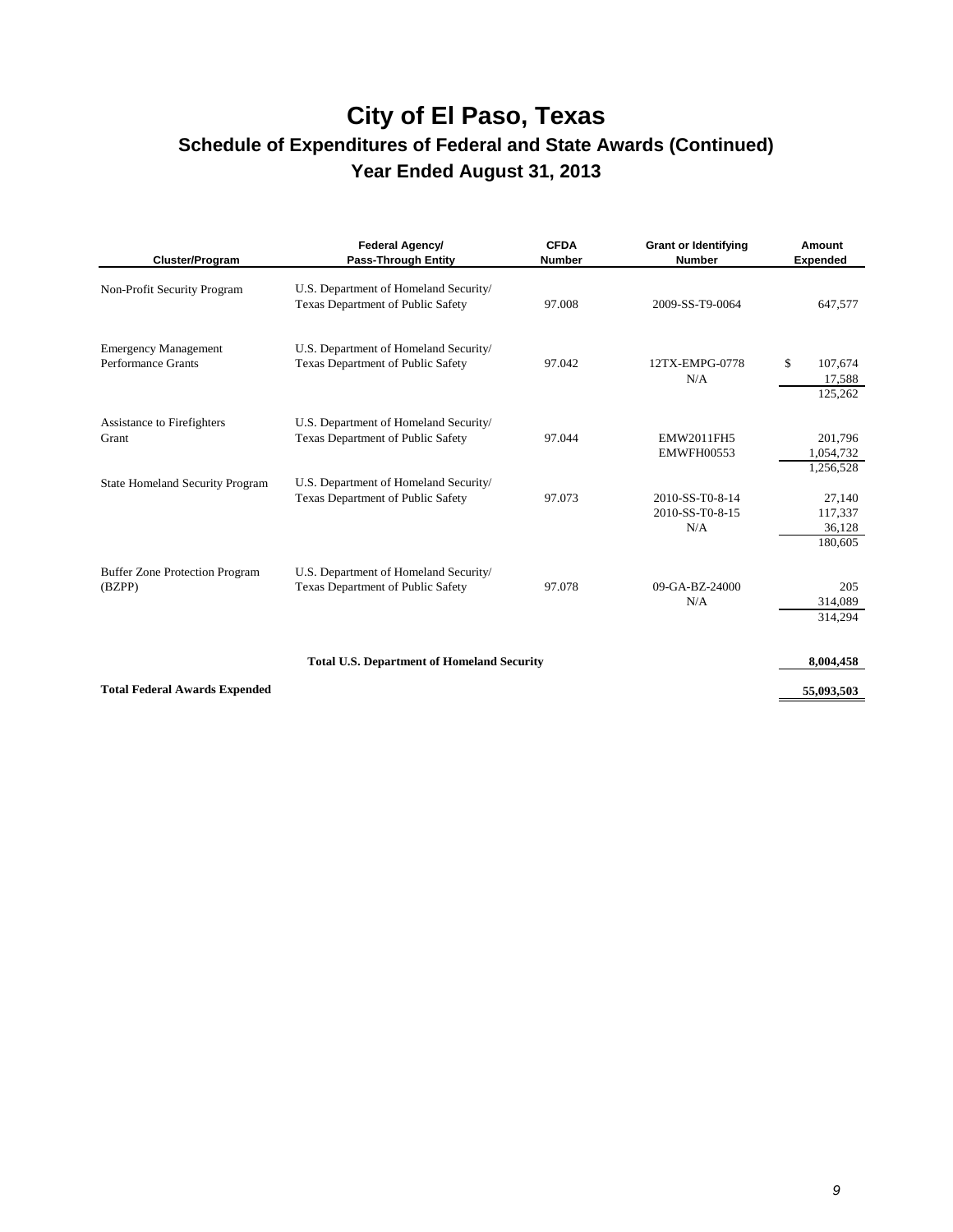| <b>Granting Agency/Grant Program</b>                     | <b>Grant or</b><br><b>Identifying Number</b> | Amount<br><b>Expended</b> |
|----------------------------------------------------------|----------------------------------------------|---------------------------|
| <b>Texas Department of State Health Services</b>         |                                              |                           |
| Regional and Local Services System/Local Health Services |                                              | \$<br>(2,623)             |
| Division of Prevention and Preparedness                  |                                              |                           |
| <b>Infectious Disease Control</b>                        | 2012-038651                                  | 559                       |
| Immunization                                             | 2012-039044-001A                             | 94,399                    |
| Immunization - Locals                                    |                                              | 1,721,775                 |
| Tuberculosis Prevention and Control                      | 2011-035279-001A                             | (371)                     |
| Tuberculosis Prevention and Control                      | 2010-032852-001                              | (68)                      |
| Tuberculosis Prevention and Control                      | 2012-039044-001                              | 1,392                     |
| Tuberculosis Prevention and Control                      |                                              | 705,448                   |
| <b>Total Division of Prevention and Preparedness</b>     |                                              | 2,523,134                 |
| Area Info Center                                         | N/A                                          | 240,937                   |
| Area Info Center - HHSC                                  | 529-07-0105-00024E                           | (2,001)                   |
| Area Info Center - HHSC                                  | 529-11-0001-00024                            | 6                         |
| Area Info Center - HHSC                                  | 529-11-0001-0024                             | 629                       |
|                                                          |                                              | 239,571                   |
| <b>Total Texas Department of State Health Services</b>   |                                              | 2,760,082                 |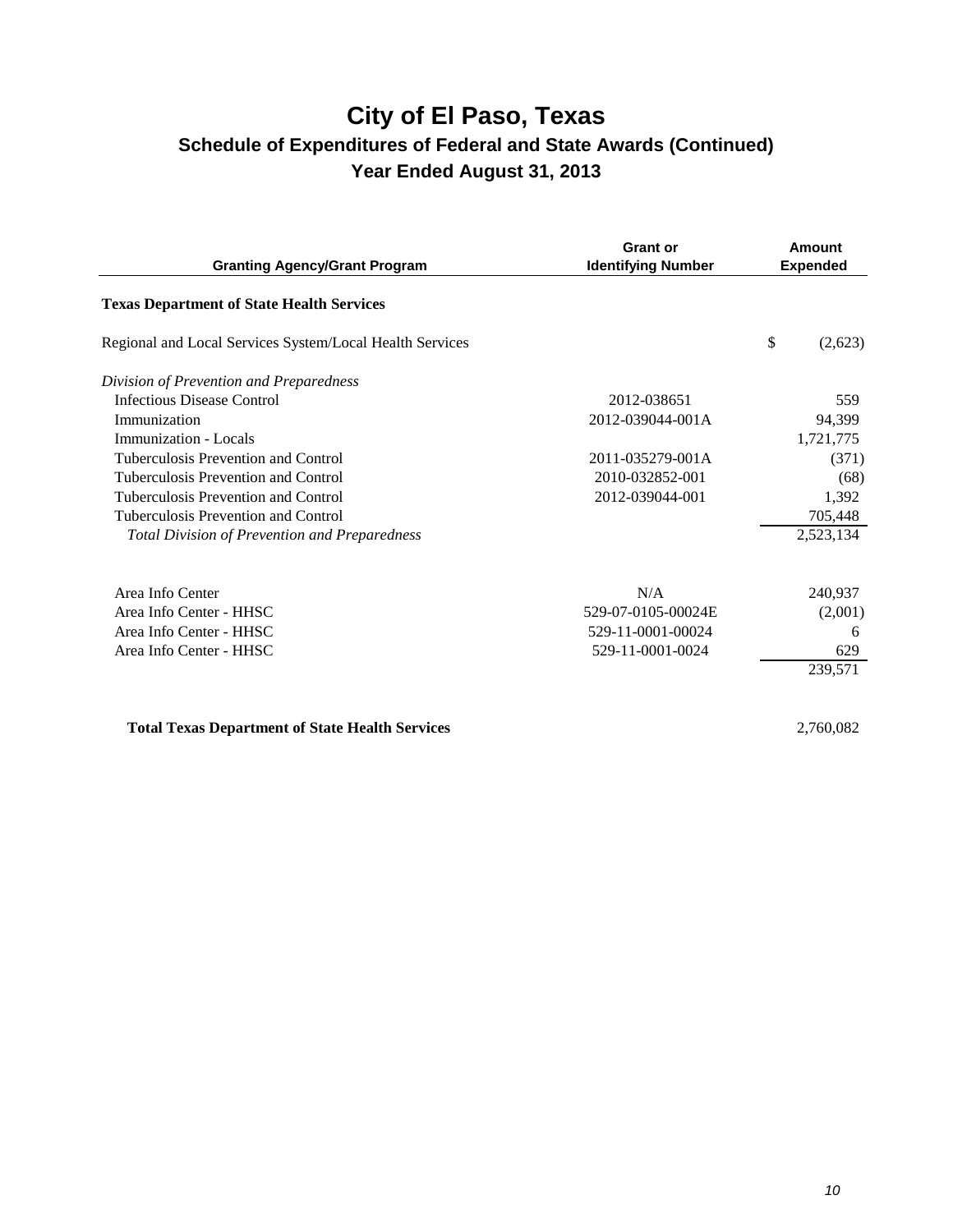| <b>Granting Agency/Grant Program</b>                      | <b>Grant or</b><br><b>Identifying Number</b> | <b>Amount</b><br><b>Expended</b> |
|-----------------------------------------------------------|----------------------------------------------|----------------------------------|
| <b>Texas Commission on the Arts</b>                       |                                              |                                  |
| <b>TCA Education</b>                                      |                                              | \$<br>400                        |
| <b>TCA Operation</b>                                      |                                              | 14,728                           |
| <b>TCA Sub Granting</b>                                   |                                              | 29,820                           |
|                                                           |                                              | 44,948                           |
| <b>Texas Department of Housing and Community Affairs</b>  |                                              |                                  |
| Homeless Housing and Services Program (HHSP) HTF          | 66120001331                                  | 244,418                          |
| Homeless Housing and Services Program (HHSP) Bond         | 66120001331                                  | 83,463                           |
| Homeless Housing and Services Program (HHSP) TRS          | 66120001331                                  | 270,539                          |
| Neighborhood Stabilization Program                        | 77090000112                                  | (136)                            |
| Total Department of Housing and Community Affairs         |                                              | 598,284                          |
| <b>Council of Texas Archeologists</b>                     |                                              |                                  |
| Honoring Our Ancestors - The Tigua                        |                                              | 500                              |
| <b>Humanities Texas</b>                                   |                                              |                                  |
| Riders on the Orphan Train Program                        |                                              | 1,249                            |
| <b>Texas Juvenile Justice Department</b>                  |                                              |                                  |
| Juvenile Diversion Program                                |                                              | 48,195                           |
| <b>Texas Auto Burglary and Theft Prevention Authority</b> |                                              |                                  |
| Auto Burglary and Theft Prevention Program                |                                              | (8,406)                          |
| <b>Texas Department of Public Safety</b>                  |                                              |                                  |
| Local Border Security Program                             |                                              | 233,479                          |
| Department of Housing and Urban Development               |                                              |                                  |
| <b>Urban Development Action Grant</b>                     |                                              | 12,543                           |
| <b>Total State Awards Expended</b>                        |                                              | 3,690,874                        |
| <b>Total Federal and State Awards Expended</b>            |                                              | \$<br>58,784,377                 |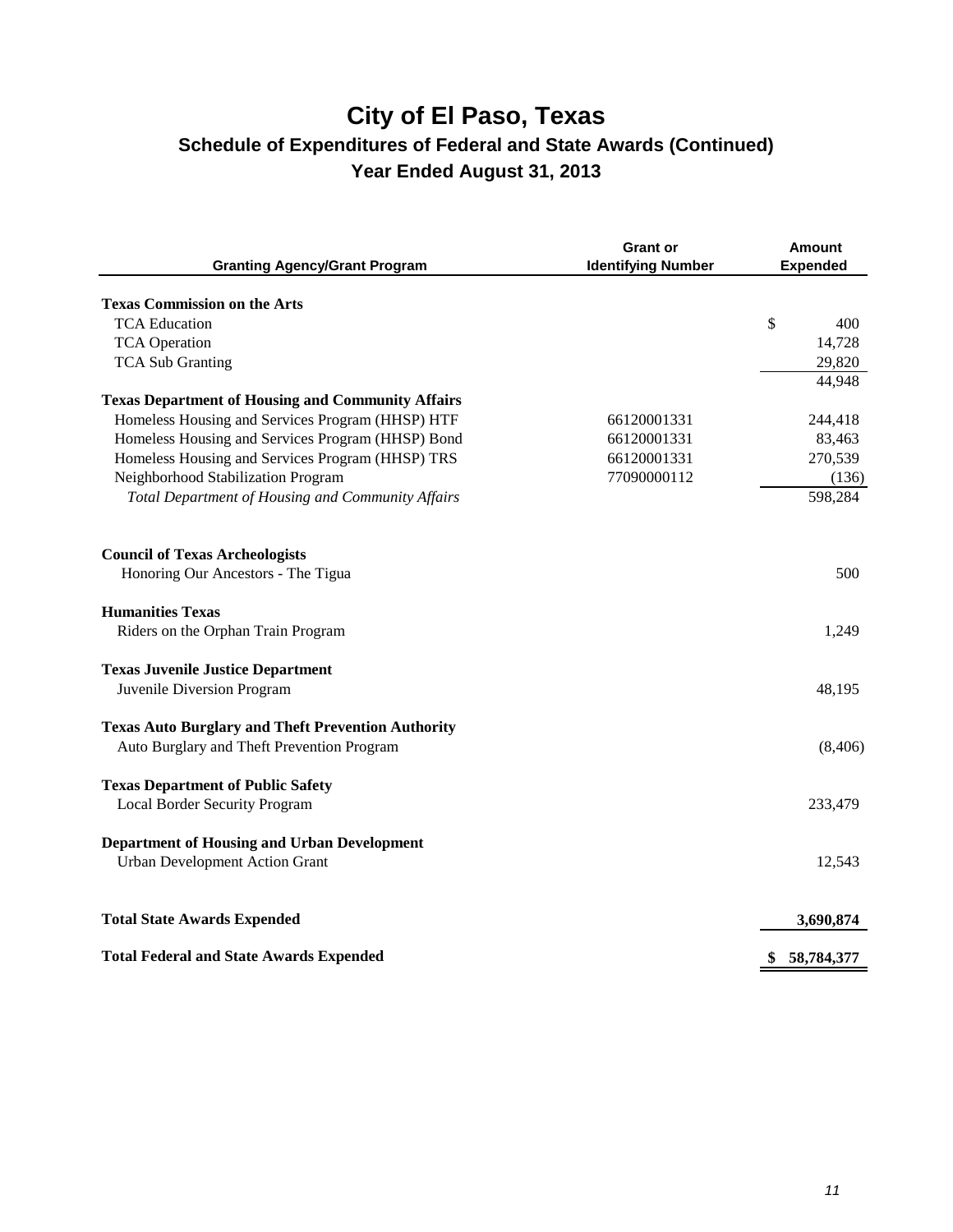#### *Notes to Schedule*

1. This schedule includes the federal and state awards activity of all federal and state financial assistance programs of the City of El Paso, Texas, and is presented on the cash basis of accounting, except for the FAA Airport Improvement grant and the FTA Capital and Planning grants, which use the full accrual basis of accounting. The information in this schedule is presented in accordance with the requirements of OMB Circular A-133, *Audits of States, Local Governments, and Non-Profit Organizations*. Therefore, some amounts presented in this schedule may differ from amounts presented in, or used in the preparation of, the basic financial statements.

The accompanying schedule of expenditures of federal and state awards presents activity of all federal and state financial assistance programs of the City for the year ended August 31, 2013, except for the financial assistance received by the Public Service Board – El Paso Water Utilities. The City's reporting entity is defined in *Note 1(A)* of the City's basic financial statements. Federal and state awards received directly from federal and state agencies, as well as federal and state financial assistance passed through other entities, are included on the schedule of expenditures of federal and state awards.

- 2. Amounts reported in the accompanying schedule of expenditures of federal and state awards may not agree with the amounts reported in the related federal and state financial reports filed with grantor agencies because of accruals that would be included in the subsequent reports filed with the agencies.
- 3. Of the federal and state expenditures presented in this schedule, the City provided federal awards to subrecipients as follows:

| Program                                                                             | <b>CFDA</b><br><b>Number</b> | <b>Subrecipient</b> |   | <b>Amount</b><br><b>Provided</b> |
|-------------------------------------------------------------------------------------|------------------------------|---------------------|---|----------------------------------|
| <b>State Subrecipient Awards</b><br>Homeless Housing and Services<br>Program (HHDP) | N/A                          | Various             |   | 270,539                          |
| <b>Total State Subrecipient Awards</b>                                              |                              |                     | S | 270,539                          |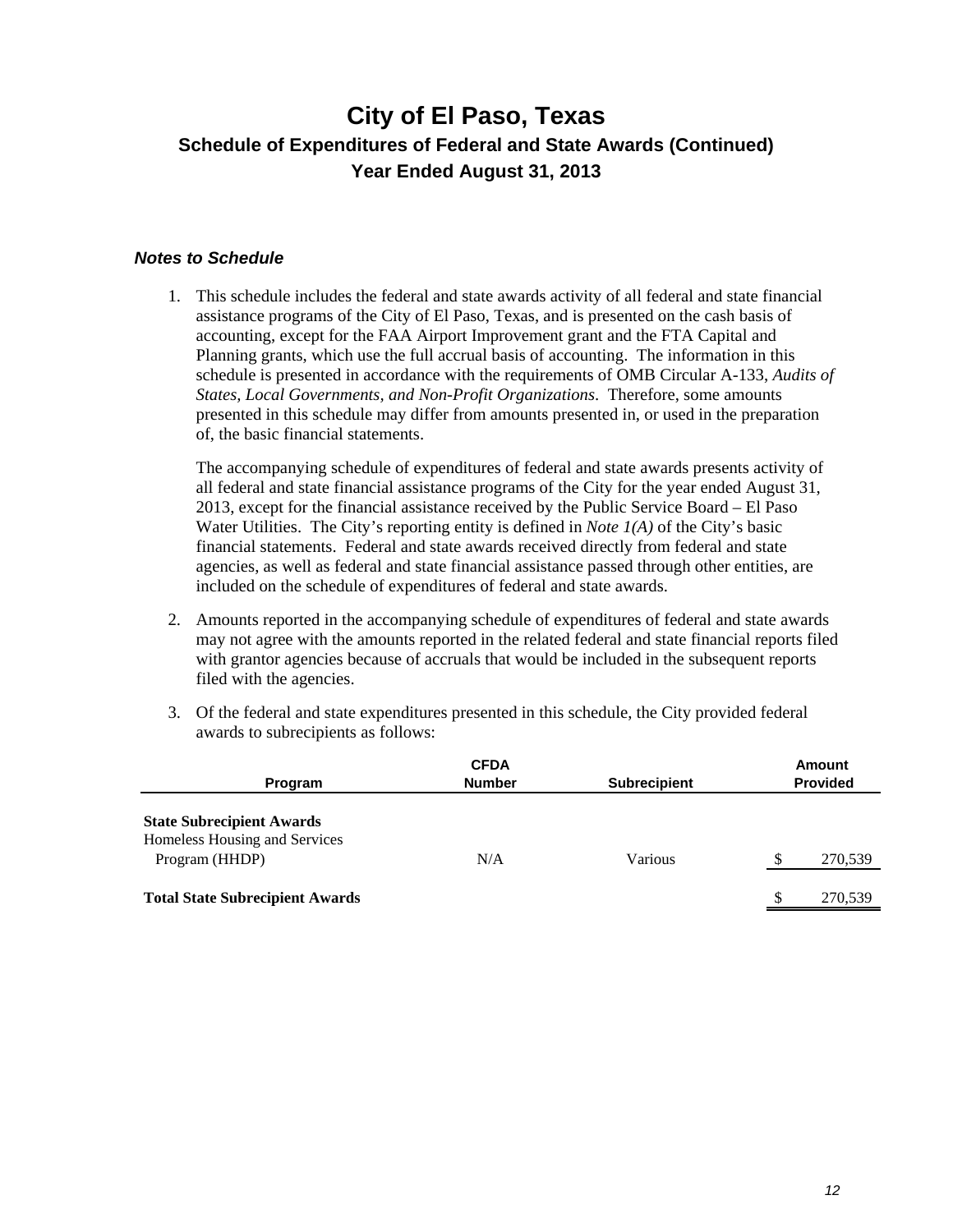| <b>CFDA</b><br><b>Number</b><br><b>Subrecipient</b><br>Program |        | Amount<br><b>Provided</b> |    |           |
|----------------------------------------------------------------|--------|---------------------------|----|-----------|
| <b>Federal Subrecipient Awards</b>                             |        |                           |    |           |
| <b>CDBG</b> Entitlement Cluster                                |        |                           |    |           |
| <b>Community Development Block</b>                             |        |                           |    |           |
| <b>Grants/Entitlement Grants</b>                               | 14.218 | Various                   | \$ | 758,486   |
| <b>Emergency Shelter Grants Program</b>                        | 14.231 | Various                   |    | 544,046   |
| Housing Opportunities for                                      |        | International             |    |           |
| Persons with AIDs                                              | 14.241 | <b>AIDS</b> Empowerment   |    | 319,260   |
| <b>Empowerment Zones Program</b>                               | 14.244 | Various                   |    | 335,175   |
| <b>Total Federal Subrecipient Awards</b>                       |        |                           | \$ | 1.956.967 |

4. The City administers federal loan programs. These programs are initiated with a grant of federal funds and are sustained after the original money is distributed in loans by using principal payments for subsequent loans to qualified borrowers. The interest received is considered to be program income and is used to pay administrative costs associated with the programs as well as for subsequent loans. As of August 31, 2013, outstanding principal balances of these loans were as follows:

| <b>Federal Grantor/Program Title</b>                         | <b>CFDA</b><br><b>Number</b> | Loans<br>Receivable<br><b>Principal</b> |  |
|--------------------------------------------------------------|------------------------------|-----------------------------------------|--|
| Department of Housing and Urban Development:                 |                              |                                         |  |
| <b>Community Development Block Grants/Entitlement Grants</b> | 14.218                       | S<br>7.070.807                          |  |
| <b>HOME</b> Investment Partnerships Program                  | 14.239                       | 23,082,122                              |  |
| <b>Empowerment Zones Program</b>                             | 14.244                       | 1,780,862                               |  |
| Total revolving loans                                        |                              | 31,933,791                              |  |

- 5. During fiscal year ended August 31, 1992, the City received a \$3,000,000 federal loan for construction work on the International Zaragosa Bridge. The balance of the loan at August 31, 2013 is \$850,000.
- 6. The accompanying schedule reflects certain adjustments resulting from fiscal adjustments to closed grants and transfers between grants. As a result, certain grants show negative expenditures.
- 7. Federal and state financial assistance programs are reported in the City's financial statements primarily in the Community Development Block Grants and Nonmajor Governmental Funds. Certain programs are included in the enterprise funds, of which certain grants are reported as capital contributions in the Income (Loss) Before Capital Contributions and Transfers section of the Statement of Revenues, Expenses, and Changes in Fund Net Assets (Deficit) Proprietary Funds.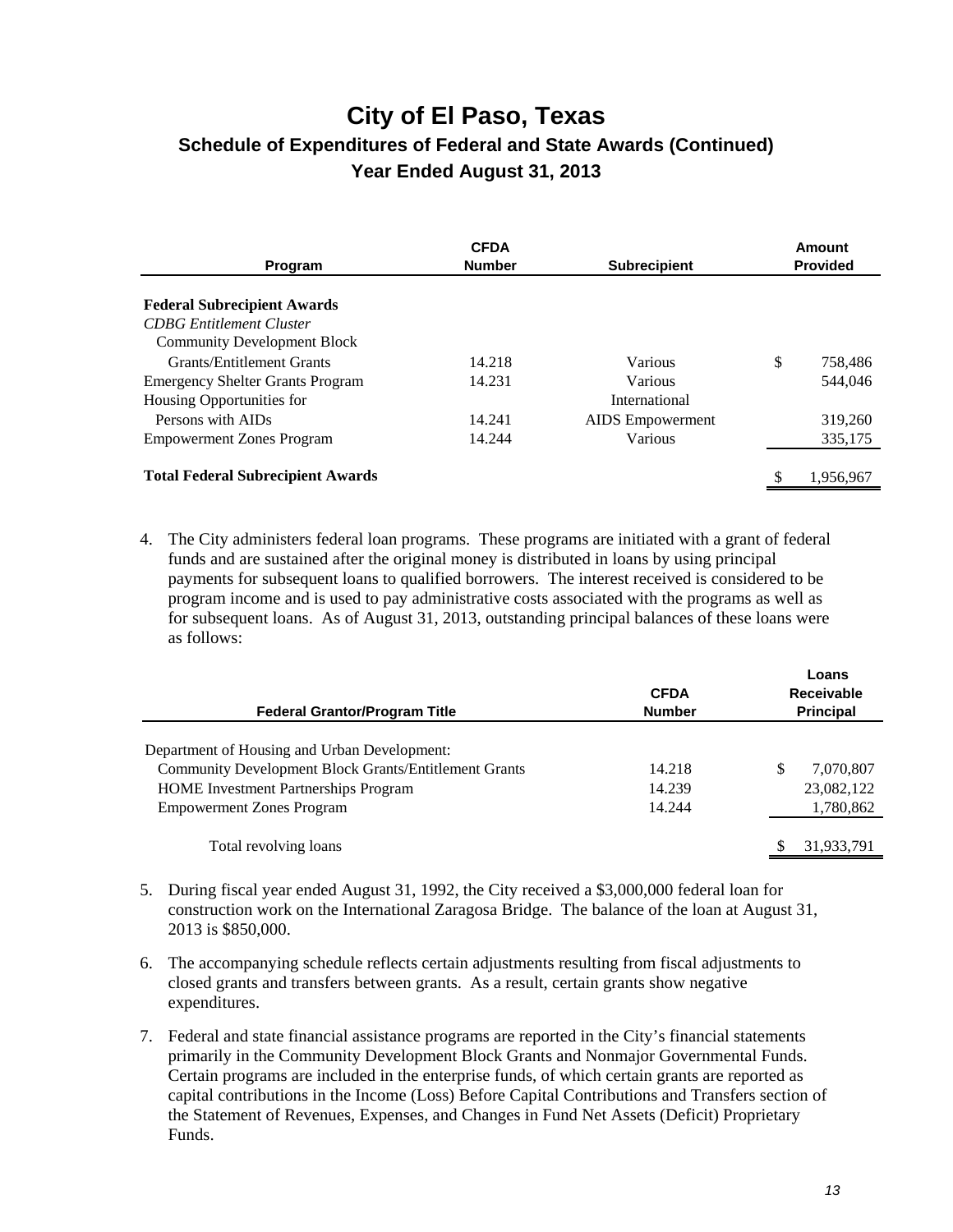

#### **Independent Auditor's Report on Internal Control Over Financial Reporting and on Compliance and Other Matters Based on an Audit of the Financial Statements Performed in Accordance with**  *Government Auditing Standards* **and the State of Texas** *Uniform Grant Management Standards*

The Honorable Mayor and Members of the City Council City of El Paso, Texas El Paso, Texas

We have audited, in accordance with auditing standards generally accepted in the United States of America and the standards applicable to financial audits contained in *Government Auditing Standards*, issued by the Comptroller General of the United States and the State of Texas *Uniform Grant Management Standards*, issued by the Governor's Office of Budget and Planning, the financial statements of the governmental activities, the business-type activities, the aggregate discretely presented component units, each major fund, and the aggregate remaining fund information of the City of El Paso, Texas (the City) as of and for the year ended August 31, 2013, and the related notes to the financial statements, which collectively comprise the City's basic financial statements and have issued our report thereon dated February 28, 2014, which contained a reference to the reports of other auditors and an "Emphasis of Matter" paragraph regarding a change in accounting principles. The financial statements of the El Paso City Employees' Pension Fund, a fiduciary fund included within the aggregate remaining fund information, were not audited in accordance with *Government Auditing Standards* and the State of Texas *Uniform Grant Management Standards*. Other auditors audited the financial statements of the El Paso Housing Finance Corporation and the Public Service Board - El Paso Water Utilities, as described in our report on the City's financial statements. This report does not include the results of the other auditor's testing of internal control over financial reporting or compliance and other matters that are reported on separately by those auditors. The financial statements of the El Paso Firemen and Policemen's Pension Fund, a fiduciary fund included within the aggregate remaining fund information, were not audited in accordance with *Government Auditing Standards* and the State of Texas *Uniform Grant Management Standards*. The financial statements of the El Paso Housing Finance Corporation and the Public Service Board - El Paso Water Utilities were not audited in accordance with the State of Texas *Uniform Grant Management Standards*.

#### *Internal Control Over Financial Reporting*

Management of the City is responsible for establishing and maintaining effective internal control over financial reporting (internal control). In planning and performing our audit, we considered the City's internal control to determine the audit procedures that are appropriate in the circumstances for the purpose of expressing our opinion on the financial statements, but not for the purpose of expressing an opinion on the effectiveness of the City's internal control. Accordingly, we do not express an opinion on the effectiveness of the City's internal control.

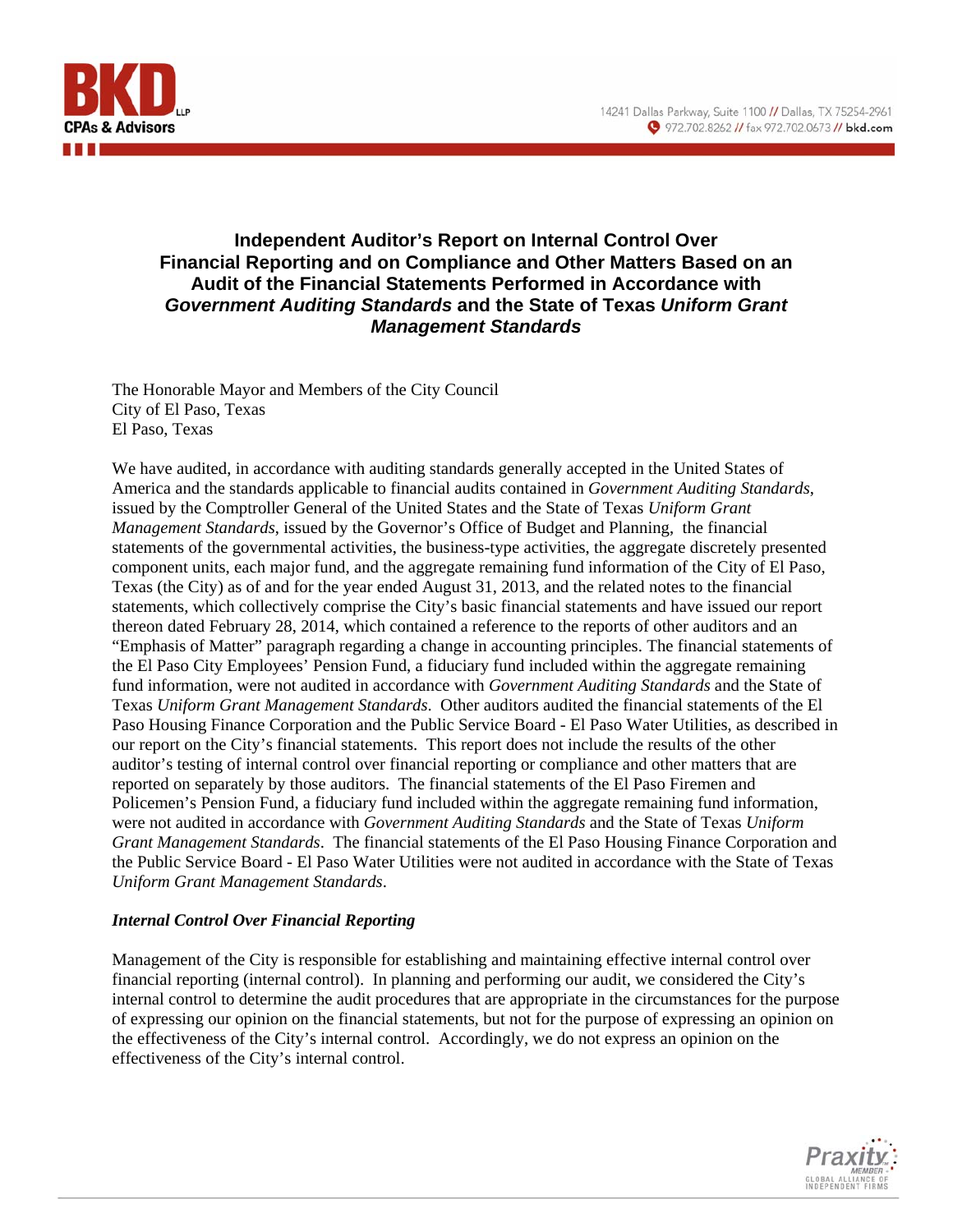A deficiency in internal control exists when the design or operation of a control does not allow management or employees, in the normal course of performing their assigned functions, to prevent or detect and correct misstatements on a timely basis. A material weakness is a deficiency, or a combination of deficiencies, in internal control such that there is a reasonable possibility that a material misstatement of the City's financial statements will not be prevented or detected and corrected on a timely basis. A significant deficiency is a deficiency, or a combination of deficiencies, in internal control that is less severe than a material weakness, yet important enough to merit attention by those charged with governance.

Our consideration of internal control was for the limited purpose described in the first paragraph of this section and was not designed to identify all deficiencies in internal control that might be material weaknesses. Given these limitations, during our audit we did not identify any deficiencies in internal control that we consider to be material weaknesses as defined above. However, material weaknesses may exist that have not been identified.

#### *Compliance*

As part of obtaining reasonable assurance about whether the City's financial statements are free of material misstatement, we performed tests of its compliance with certain provisions of laws, regulations, contracts and grant agreements, noncompliance with which could have a direct and material effect on the determination of financial statement amounts. However, providing an opinion on compliance with those provisions was not an objective of our audit and, accordingly, we do not express such an opinion. The results of our tests disclosed no instances of noncompliance or other matters that are required to be reported under *Government Auditing Standards* or State of Texas *Uniform Grant Management Standards*.

#### *Other Matters*

We noted certain matters that we reported to the City's management in a separate letter dated February 28, 2014.

The purpose of this communication is solely to describe the scope of our testing of internal control and compliance and the results of that testing, and not to provide an opinion on the effectiveness of the entity's internal control or compliance. This communication is an integral part of an audit performed in accordance with *Government Auditing Standards* in considering the City's internal control and compliance. Accordingly, this communication is not suitable for any other purpose.

BKD.LLP

Dallas, Texas February 28, 2014

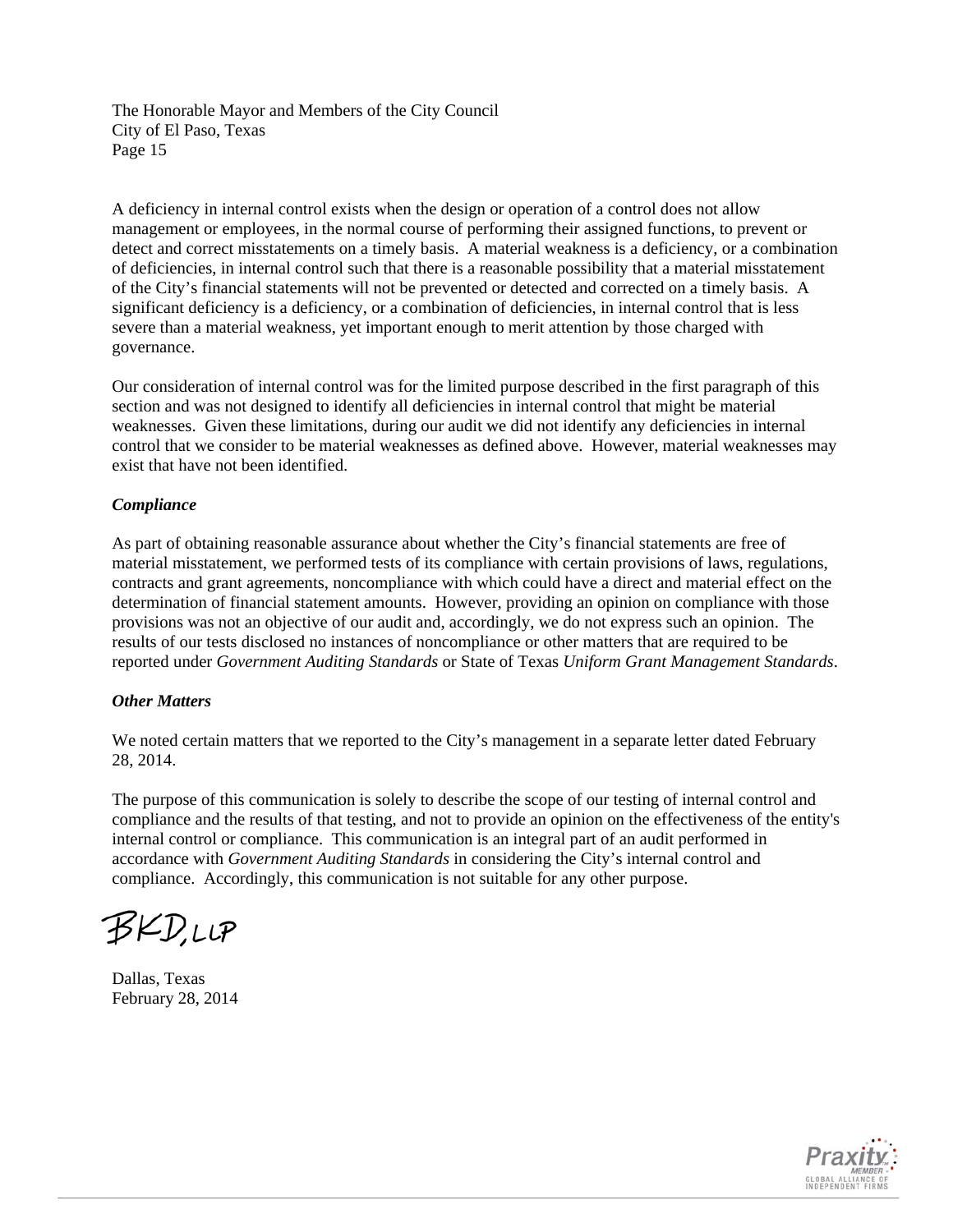

#### **Independent Auditor's Report on Compliance with Requirements That Could Have a Direct and Material Effect on Each Major Federal and State Program and on Internal Control Over Compliance and Schedule of Expenditures of Federal and State Awards in Accordance with OMB Circular A-133 and the State of Texas**  *Uniform Grant Management Standards*

The Honorable Mayor and Members of the City Council City of El Paso, Texas El Paso, Texas

#### **Report on Compliance for Each Major Federal and State Program**

We have audited the compliance of the City of El Paso, Texas (the City) with the types of compliance requirements described in the OMB Circular A-133 *Compliance Supplement* and the State of Texas *Uniform Grant Management Standards* that could have a direct and material effect on each of its major federal and state programs for the year ended August 31, 2013. The City's major federal and state programs are identified in the summary of auditor's results section of the accompanying schedule of findings and questioned costs.

#### *Management's Responsibility*

Compliance with the requirements of laws, regulations, contracts, and grants applicable to each of its major federal and state programs is the responsibility of the City's management.

#### *Auditor's Responsibility*

Our responsibility is to express an opinion on the compliance for each of the City's major federal and state programs based on our audit of the types of compliance requirements referred to above.

The City's basic financial statements include operations of the Public Service Board – El Paso Water Utilities (EPWU), a discretely presented component unit of the City, which received \$694,852 in federal awards for the year ended February 28, 2013, which are not included in the schedule during the year ended August 31, 2013. Our audit, described below, did not include the operations of the EPWU because the component unit engaged other auditors to perform an audit in accordance with OMB Circular A-133.

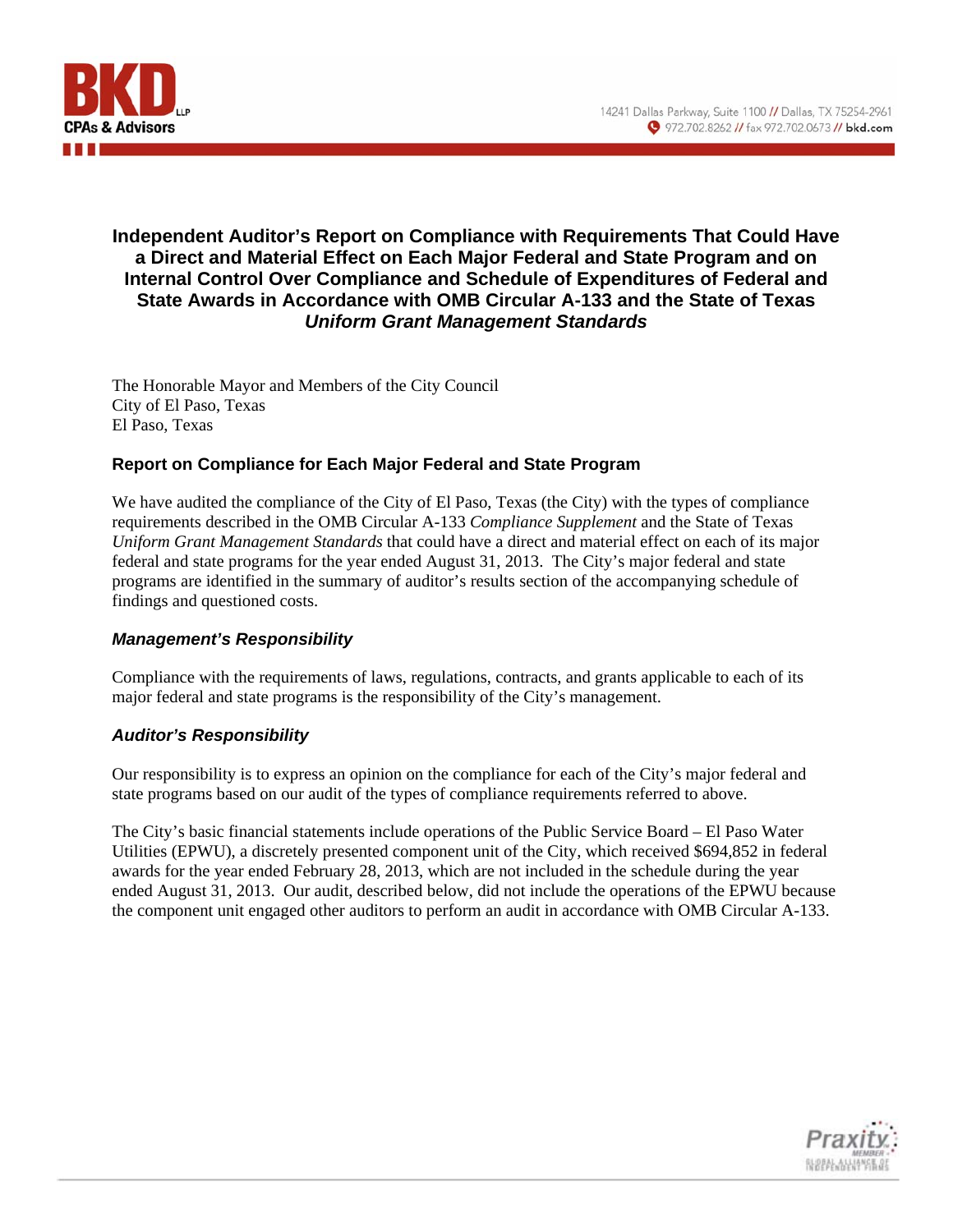We conducted our audit of compliance in accordance with auditing standards generally accepted in the United States of America; the standards applicable to financial audits contained in *Government Auditing Standards*, issued by the Comptroller General of the United States; and OMB Circular A-133, *Audits of States, Local Governments, and Non-Profit Organizations*, and the State of Texas *Uniform Grant Management Standards*. Those standards, OMB Circular A-133 and the State of Texas *Uniform Grant Management Standards* require that we plan and perform the audit to obtain reasonable assurance about whether noncompliance with the types of compliance requirements referred to above that could have a direct and material effect on a major federal or state program occurred. An audit includes examining, on a test basis, evidence about the City's compliance with those requirements and performing such other procedures as we considered necessary in the circumstances.

We believe that our audit provides a reasonable basis for our opinion. Our audit does not provide a legal determination on the City's compliance with those requirements.

#### *Opinion on Each Major Federal and State Program*

In our opinion, the City complied, in all material respects, with the compliance requirements referred to above that could have a direct and material effect on each of its major federal and state programs for the year ended August 31, 2013.

#### *Other Matter*

The results of our auditing procedures disclosed an instance of noncompliance with those requirements that are required to be reported in accordance with the State of Texas *Uniform Grant Management Standards* and which is described in the accompanying schedule of findings and questioned costs as item 2013-01. Our opinion on the major state program is not modified with respect to this matter.

#### **Report on Internal Control Over Compliance**

The management of the City is responsible for establishing and maintaining effective internal control over compliance with the types of compliance requirements referred to above. In planning and performing our audit of compliance, we considered the City's internal control over compliance with the requirements that could have a direct and material effect on each major federal and state program to determine the auditing procedures that are appropriate in the circumstances for the purpose of expressing our opinion on compliance for each major federal and state program and to test and report on internal control over compliance in accordance with OMB Circular A-133 and the State of Texas *Uniform Grant Management Standards*, but not for the purpose of expressing an opinion on the effectiveness of internal control over compliance. Accordingly, we do not express an opinion on the effectiveness of the City's internal control over compliance.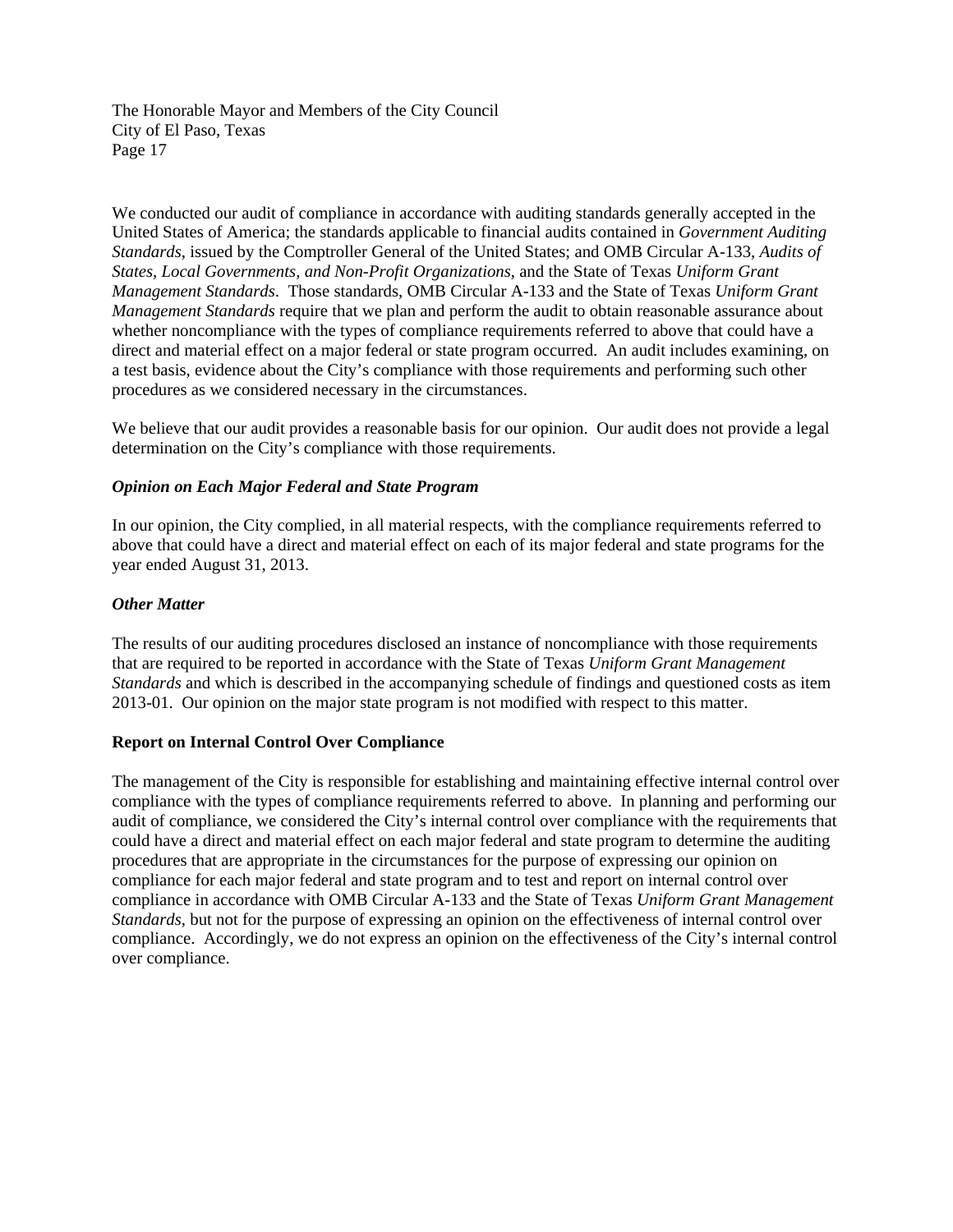A deficiency in internal control over compliance exists when the design or operation of a control over compliance does not allow management or employees, in the normal course of performing their assigned functions, to prevent, or detect and correct, noncompliance with a type of compliance requirement of a federal or state program on a timely basis. A material weakness in internal control over compliance is a deficiency, or combination of deficiencies, in internal control over compliance such that there is a reasonable possibility that material noncompliance with a type of compliance requirement of a federal or state program will not be prevented, or detected and corrected, on a timely basis. A significant deficiency in internal control over compliance is a deficiency, or a combination of deficiencies, in internal control over compliance with a type of compliance requirement of a federal or state program that is less severe than a material weakness in internal control over compliance, yet important enough to merit attention by those charged with governance.

Our consideration of internal control over compliance was for the limited purpose described in the first paragraph of this section and was not designed to identify all deficiencies in internal control over compliance that might be material weaknesses. We did not identify any deficiencies in internal control over compliance that we consider to be material weaknesses. However, material weaknesses may exist that have not been identified.

The purpose of this report on internal control over compliance is solely to describe the scope of our testing of internal control over compliance and the results of that testing based on the requirements of OMB Circular A-133 and the State of Texas *Uniform Grant Management Standards*. Accordingly, this report is not suitable for any other purpose.

#### *Other Matter*

The City's responses to the findings identified in our audit are described in the accompanying schedule of findings and questioned costs. The City's response was not subjected to the auditing procedures applied in the audit of compliance and, accordingly, we express no opinion on the response.

The purpose of this report on internal control over compliance is solely to describe the scope of our testing of internal control over compliance and the results of that testing based on the requirements of OMB Circular A-133 and the State of Texas *Uniform Grant Management Standards*. Accordingly, this report is not suitable for any other purpose.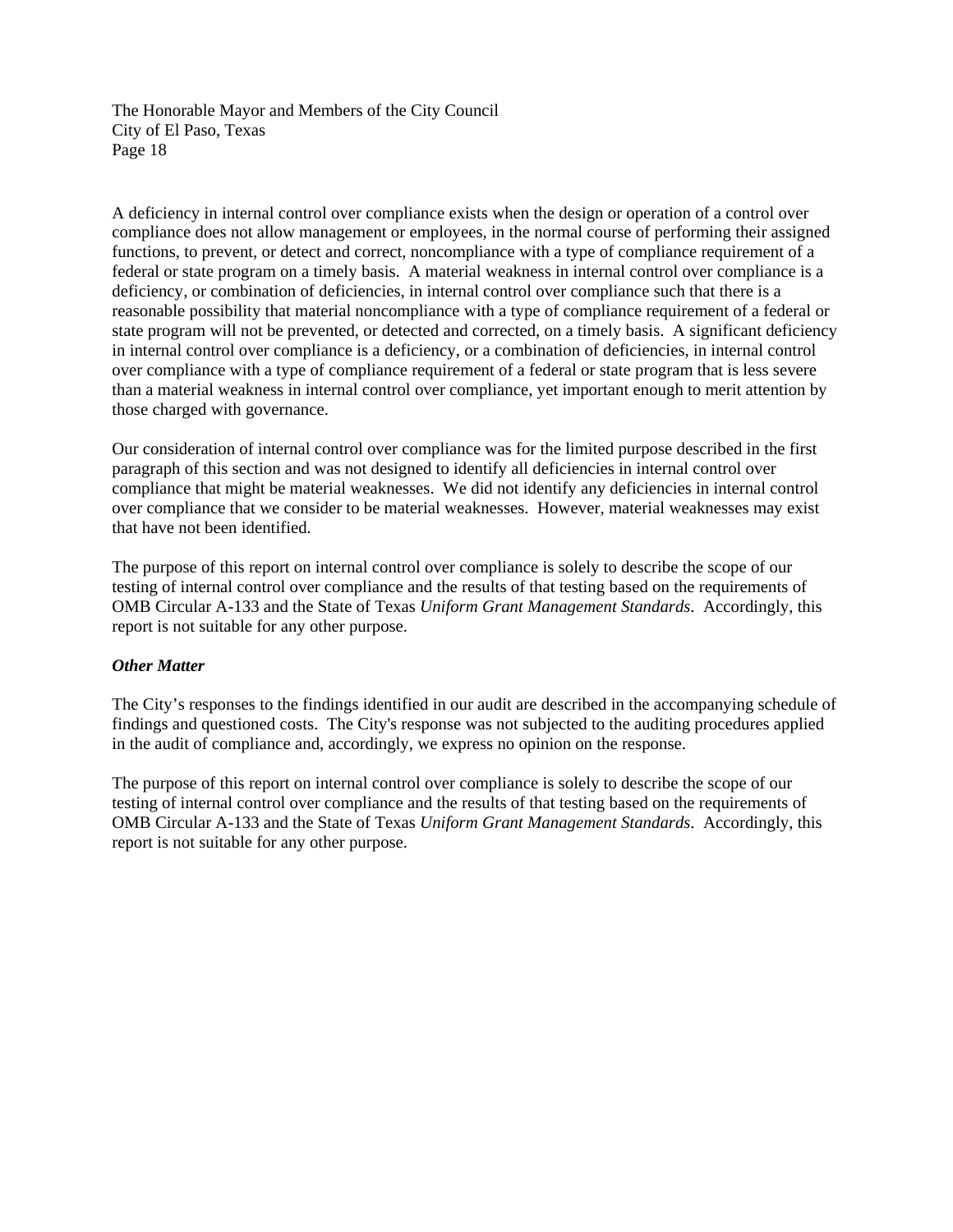#### *Schedule of Expenditures of Federal and State Awards*

We have audited the financial statements of the governmental activities, the business-type activities, the aggregate discretely presented component unit, each major fund, and the aggregate remaining fund information of the City of El Paso, Texas as of and for the year ended August 31, 2013, and the related notes to the financial statements, which collectively comprise the City's basic financial statements. We issued our report thereon dated February 28, 2014, which contained an unmodified opinion on those financial statements and a reference to the reports of other auditors. Our audit was performed for the purpose of forming opinions on the financial statements that collectively comprise the City's basic financial statements. The accompanying schedule of expenditures of federal and state awards required by OMB Circular A-133, *Audits of States, Local Governments and Non-Profit Organizations*, and the State of Texas *Uniform Grant Management Standards,* and is not a required part of the financial statements. Such information is the responsibility of management and was derived from and relates directly to the underlying accounting and other records used to prepare the financial statements. The information has been subjected to the auditing procedures applied in the audit of the financial statements and certain additional procedures, including comparing and reconciling such information directly to the underlying accounting and other records used to prepare the financial statements or to the financial statements themselves, and other additional procedures in accordance with auditing standards generally accepted in the United States of America. In our opinion, the information is fairly stated in all material respects in relation to the basic financial statements as a whole.

BKD.LLP

Dallas, Texas April 23, 2014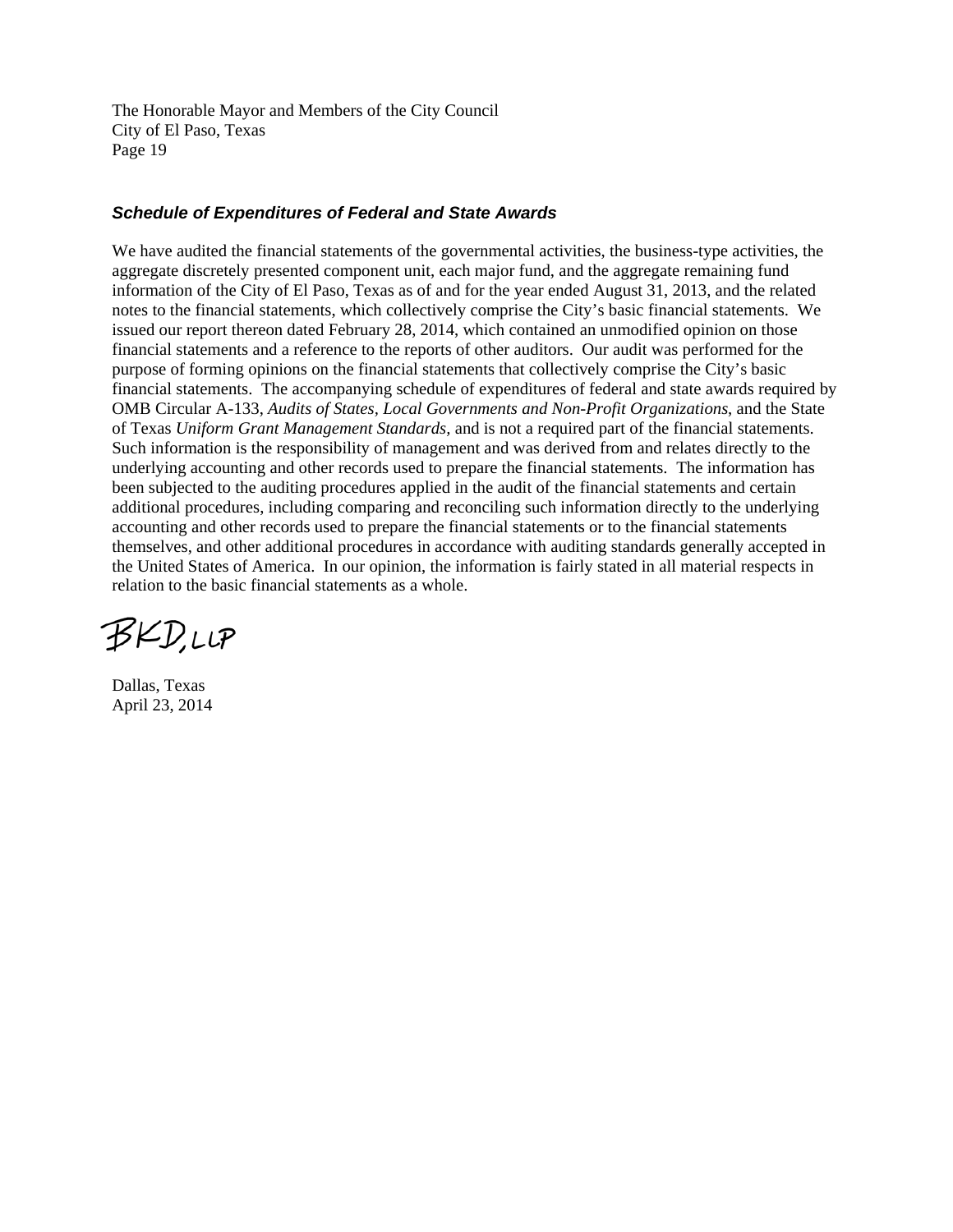#### *Summary of Auditor's Results*

|  |  |  | The opinions expressed in the independent auditor's report were: |
|--|--|--|------------------------------------------------------------------|
|  |  |  |                                                                  |
|  |  |  |                                                                  |
|  |  |  |                                                                  |
|  |  |  |                                                                  |

|    | $\boxtimes$ Unmodified<br>Qualified<br>Adverse                                               | Disclaimer                             |                           |
|----|----------------------------------------------------------------------------------------------|----------------------------------------|---------------------------|
|    | The independent auditor's report on internal control over financial reporting disclosed:     |                                        |                           |
|    | Significant deficiency(ies)?                                                                 | <b>Yes</b>                             | $\boxtimes$ None reported |
|    | Material weakness(es)?                                                                       | $\mathbf{V}$ $\mathbf{Y}$ $\mathbf{F}$ | $\boxtimes$ No            |
| 3. | Noncompliance considered material to the financial statements<br>was disclosed by the audit? | <b>Yes</b>                             | $\times$ l No             |

#### *Federal Awards*

4. The independent auditor's report on internal control over compliance with requirements that could have a direct and material effect on major federal awards programs disclosed:

| Significant deficiency(ies)? |                    |                           |
|------------------------------|--------------------|---------------------------|
|                              | $\Box$ Yes         | $\boxtimes$ None reported |
| Material weakness(es)?       |                    |                           |
|                              | $\blacksquare$ Yes | $\boxtimes$ No            |
|                              |                    |                           |

5. The opinions expressed in the independent auditor's report on compliance with requirements that could have a direct and material effect on major federal awards were:

|    | $\boxtimes$ Unmodified                                                         | $\Box$ Qualified | Adverse | Disclaimer |               |
|----|--------------------------------------------------------------------------------|------------------|---------|------------|---------------|
|    |                                                                                |                  |         |            |               |
| 6. | The audit disclosed findings required to be reported by OMB<br>Circular A-133? |                  |         | <b>Yes</b> | $\times$ l No |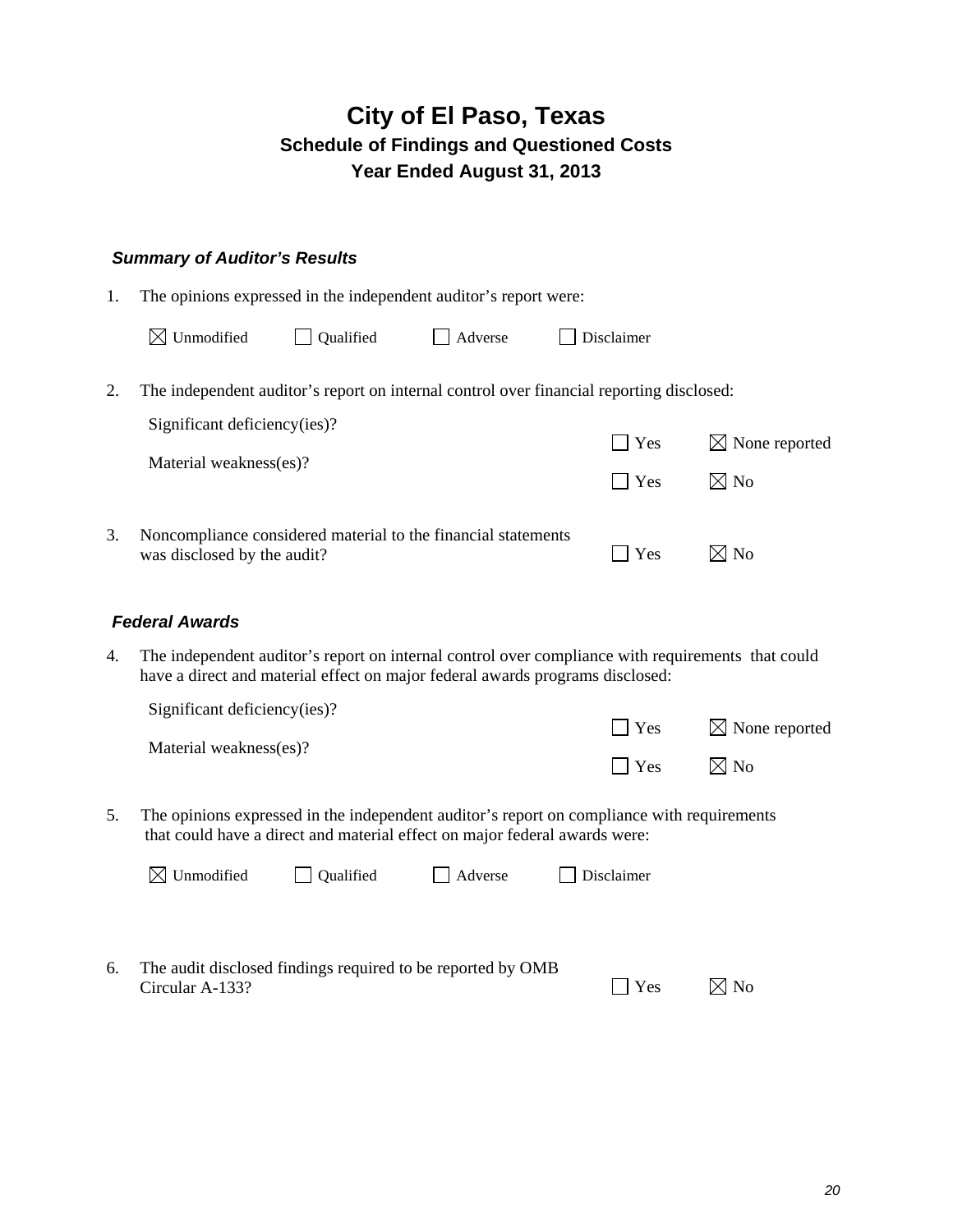7. The City's major federal programs were:

|    | <b>Cluster/Program</b>                                                                                                                                                               |                 | <b>CFDA Number</b>         |
|----|--------------------------------------------------------------------------------------------------------------------------------------------------------------------------------------|-----------------|----------------------------|
|    | <b>Broadband Technology Opportunities Program</b><br><b>Community Development Block Grants/Entitlement Grants</b><br>Homeland Security Grant Program                                 |                 | 11.557<br>14.218<br>97.067 |
| 8. | The threshold used to distinguish between Type A and Type B programs as those terms are defined in<br>OMB Circular A-133 was \$1,652,805.                                            |                 |                            |
| 9. | The City qualified as a low-risk auditee as that term is defined in<br><b>OMB</b> Circular A-133?                                                                                    | $\boxtimes$ Yes | N <sub>o</sub>             |
|    | <b>State Awards</b>                                                                                                                                                                  |                 |                            |
|    | 10. The independent auditor's report on internal control over compliance with requirements that could<br>have a direct and material effect on major state awards programs disclosed: |                 |                            |
|    | Significant deficiency(ies)?                                                                                                                                                         | $\boxtimes$ Yes | None reported              |
|    | Material weakness(es)?                                                                                                                                                               | Yes             | $\boxtimes$ No             |
|    | 11. The opinions expressed in the independent auditor's report on compliance with requirements that<br>could have a direct and material effect on major state awards were:           |                 |                            |
|    | $\boxtimes$ Unmodified<br>Qualified<br>Adverse                                                                                                                                       | Disclaimer      |                            |
|    | 12. The audit disclosed findings required to be reported by the State<br>of Texas Uniform Grant Management Standards:                                                                | $\times$ Yes    | No                         |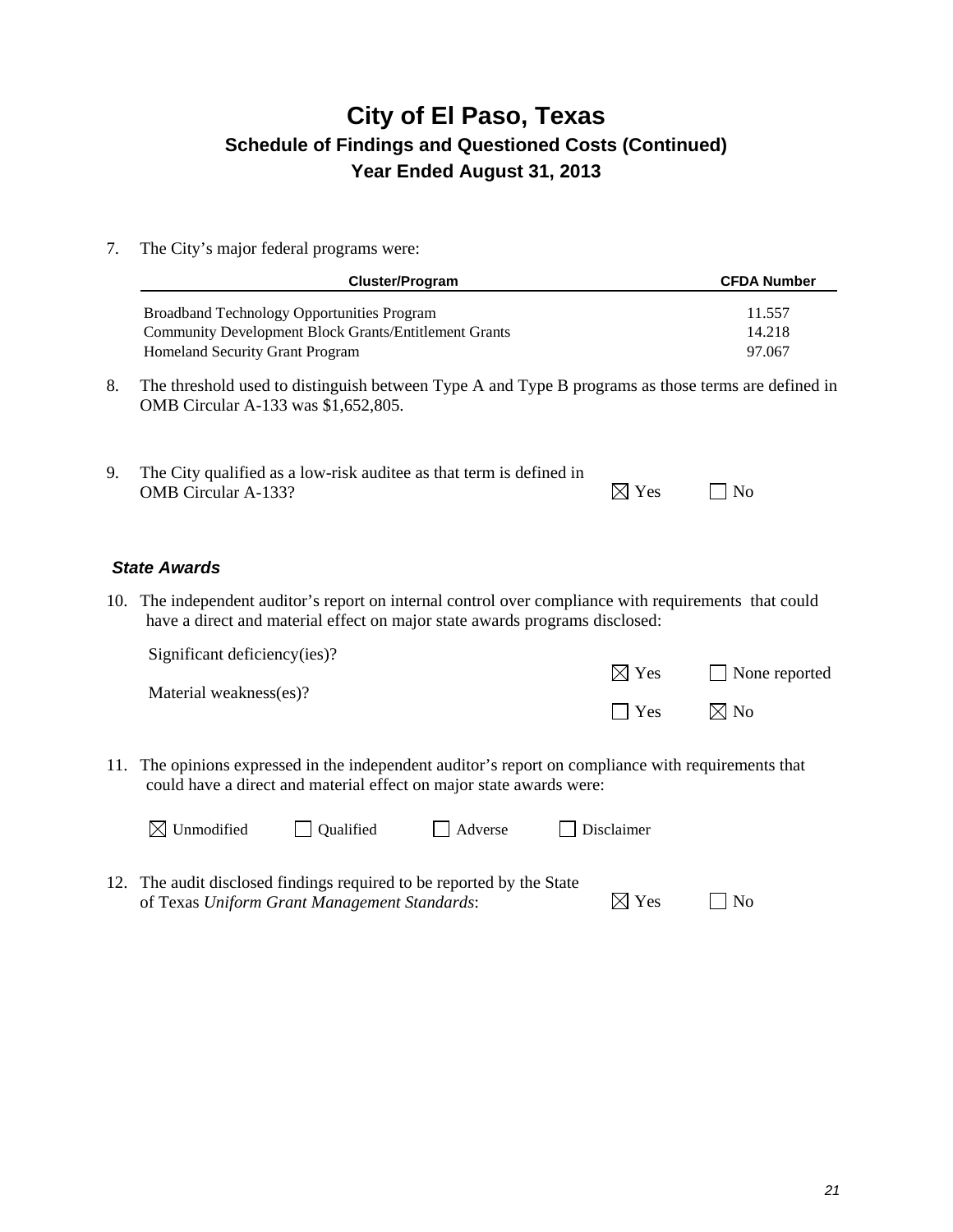13. The City's major state programs were:

| <b>Cluster/Program</b>                                                                                                                                                             |                 |                |  |
|------------------------------------------------------------------------------------------------------------------------------------------------------------------------------------|-----------------|----------------|--|
| Homeless Housing and Services Program<br>Tuberculosis Prevention and Control                                                                                                       |                 |                |  |
| 14. The threshold used to distinguish between Type A and Type B<br>programs as those terms are defined in the State of Texas<br>Uniform Grants Management Standards was \$300,000. |                 |                |  |
| 15. The City qualified as a low-risk auditee as that term is defined in<br>the State of Texas Uniform Grant Management Standards?                                                  | $\boxtimes$ Yes | N <sub>0</sub> |  |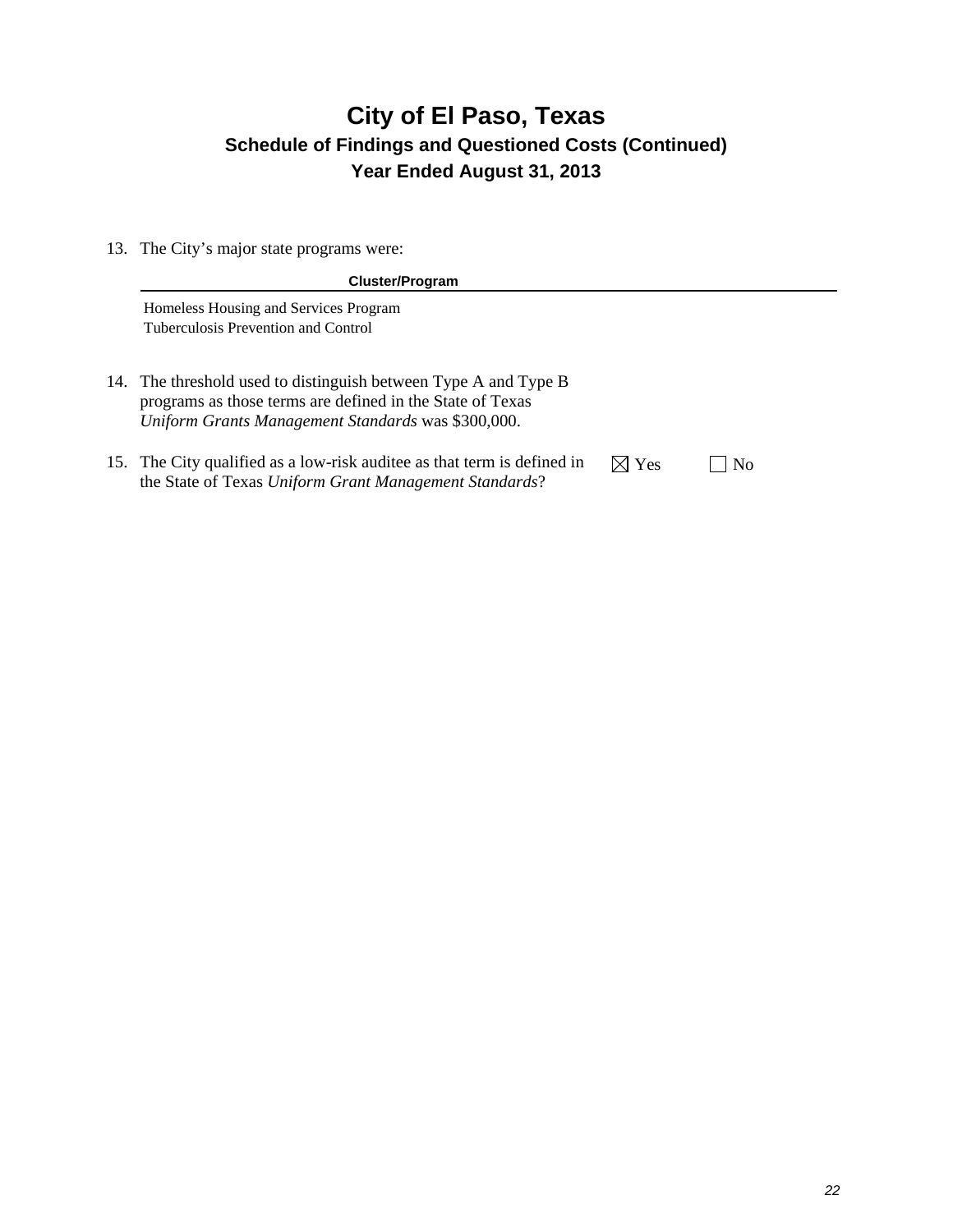*Findings Required to be Reported by Government Auditing Standards* 

No matters are reportable.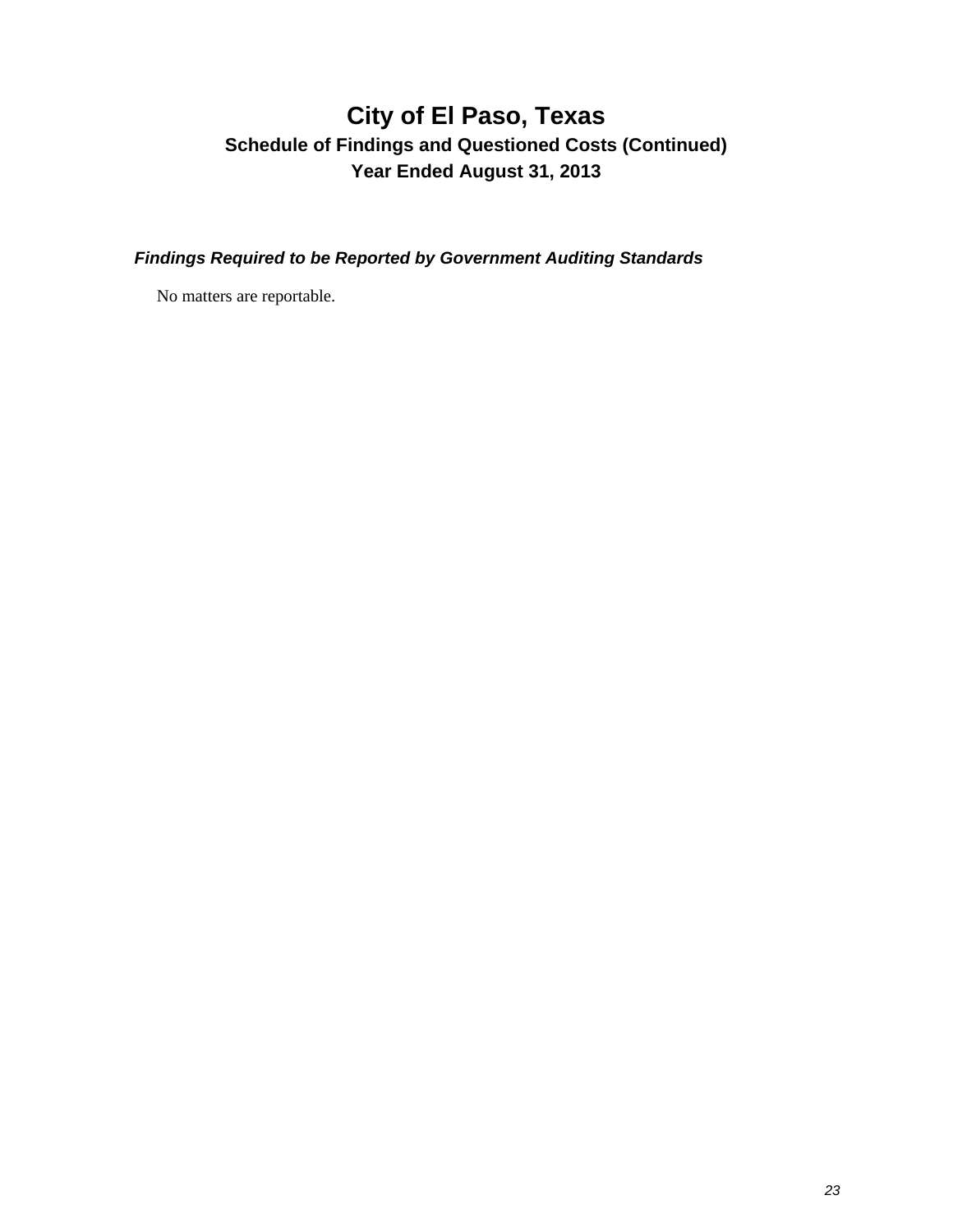*Findings Required to be Reported by OMB Circular A-133* 

No matters are reportable.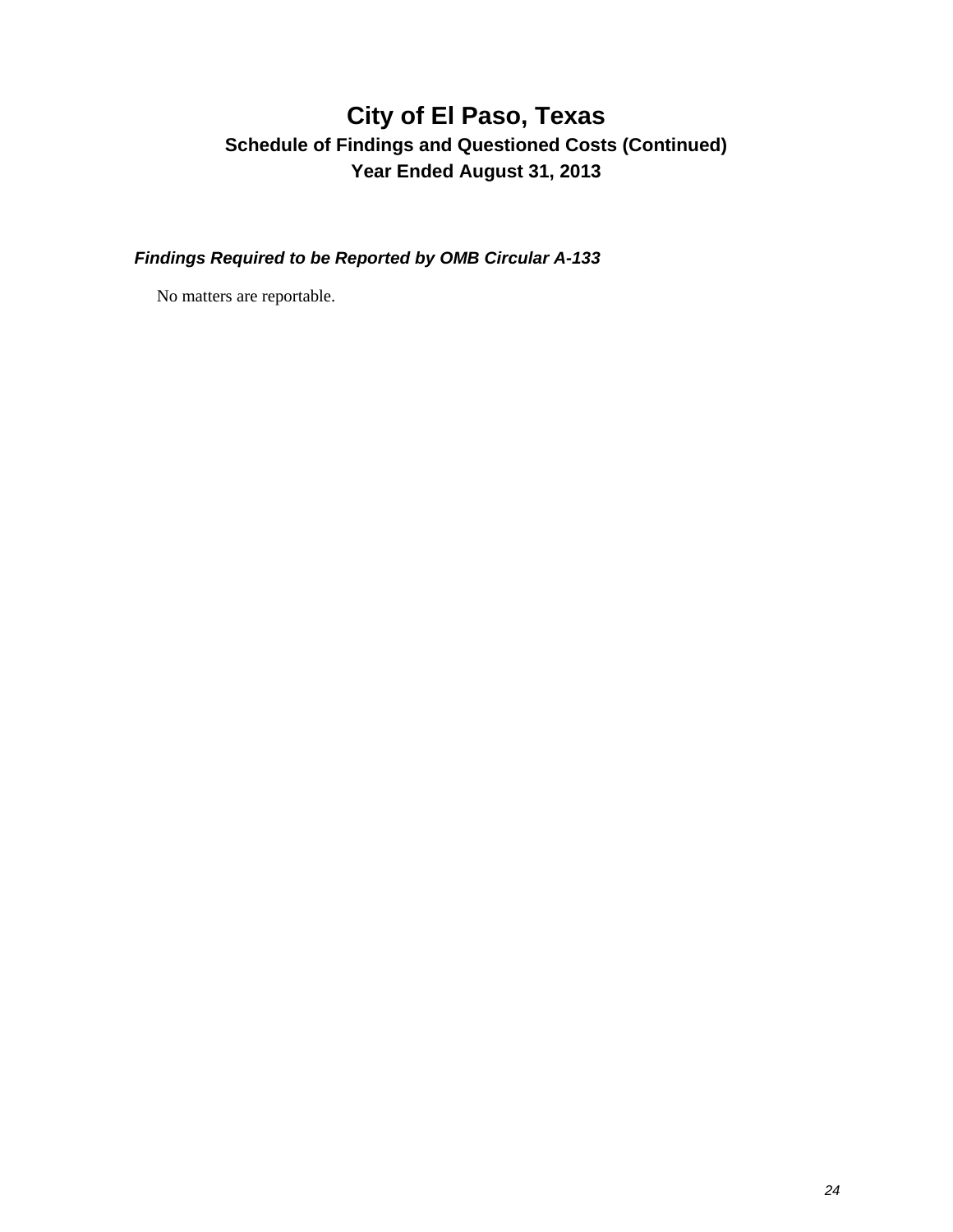#### *Findings Required to be Reported by the State of Texas Uniform Grant Management Standards*

| <b>Reference</b><br><b>Number</b> | <b>Finding</b>                                                                                                                                                                                                                                                                                 | Questioned<br><b>Costs</b> |
|-----------------------------------|------------------------------------------------------------------------------------------------------------------------------------------------------------------------------------------------------------------------------------------------------------------------------------------------|----------------------------|
| 2013-01                           | Tuberculosis Prevention and Control<br>Grant Number 2013-041082<br><b>Division of Prevention and Preparedness</b>                                                                                                                                                                              | None                       |
|                                   | Criteria or Specific Requirement:<br>Pursuant to the grant agreement, the City shall submit quarterly<br>Financial Status Reports by the last business day of the month<br>following the end of each quarter of the Program Attachment<br>term for Department review and financial assessment. |                            |
|                                   | Condition<br>The City did not submit the 3 <sup>rd</sup> Quarter Financial Status Report<br>within the required time frame as indicated above.                                                                                                                                                 |                            |
|                                   | <b>Context</b><br>The submission of the quarterly Financial Status Reports were<br>required to meet grant requirements.                                                                                                                                                                        |                            |
|                                   | <b>Effect</b><br>The requirements of the grant agreement were not met.                                                                                                                                                                                                                         |                            |
|                                   | Cause<br>The City did not have adequate controls or procedures in place<br>to ensure the required quarterly Financial Status Reports were<br>being submitted in a timely manner.                                                                                                               |                            |
|                                   |                                                                                                                                                                                                                                                                                                |                            |
|                                   |                                                                                                                                                                                                                                                                                                |                            |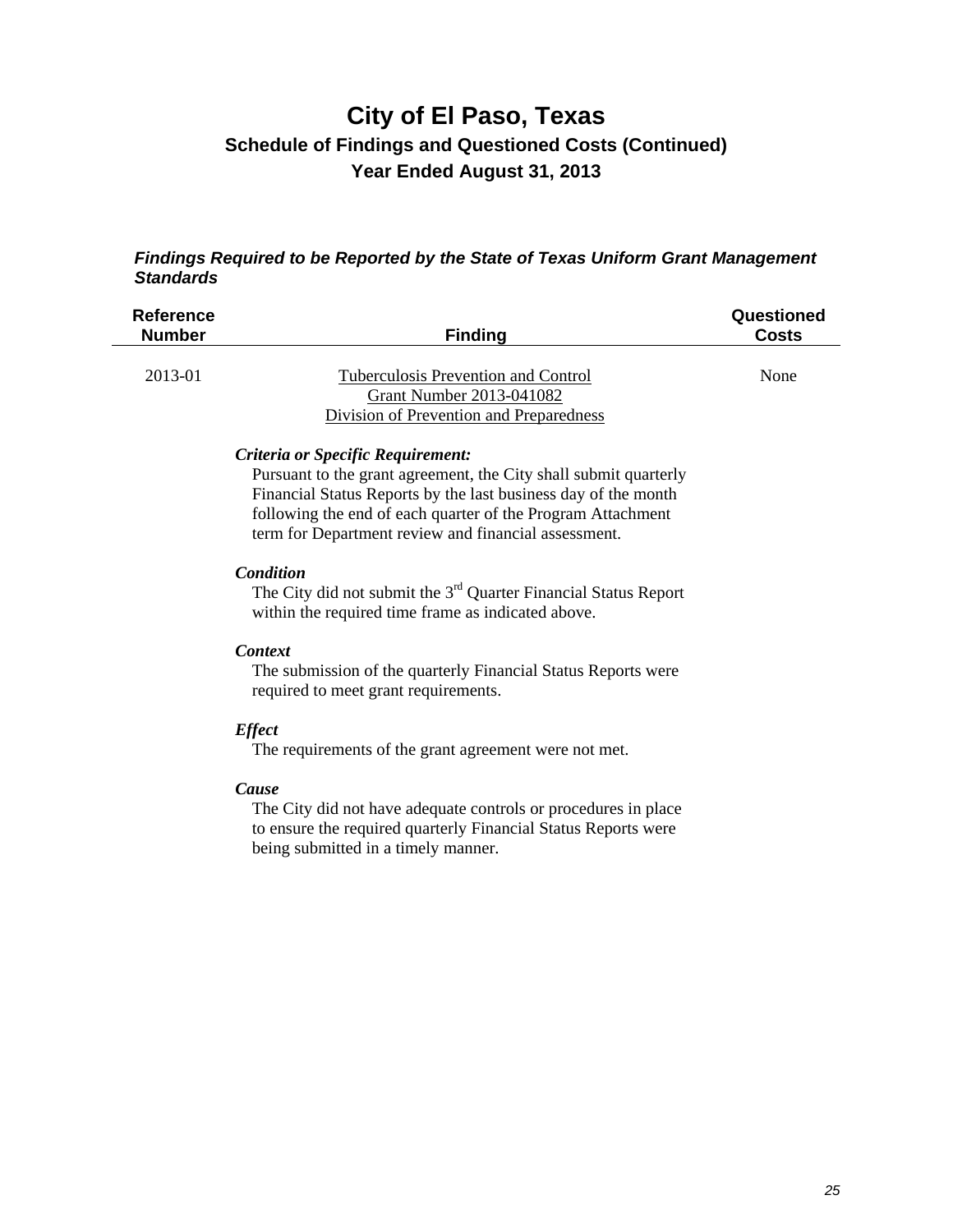| <b>Reference</b><br><b>Number</b> | <b>Finding</b>                                                                                                                                                                                                                                                                                                                                                                                                                                                                                                                                                                                                     | Questioned<br><b>Costs</b> |
|-----------------------------------|--------------------------------------------------------------------------------------------------------------------------------------------------------------------------------------------------------------------------------------------------------------------------------------------------------------------------------------------------------------------------------------------------------------------------------------------------------------------------------------------------------------------------------------------------------------------------------------------------------------------|----------------------------|
| 2013-01<br>(Continued)            | <b>Recommendation</b><br>Policies and procedures should be developed and implemented<br>to ensure required Financial Status Reports are submitted within<br>the required time frame.                                                                                                                                                                                                                                                                                                                                                                                                                               |                            |
|                                   | <b>Views of Responsible Officials and Planned Corrective Actions</b><br>Agree.                                                                                                                                                                                                                                                                                                                                                                                                                                                                                                                                     |                            |
|                                   | <b>Corrective Action Planned:</b><br>The Health and Human Services staff have implemented an internal<br>billing deadline 10 days prior to the deadline required by the<br>Department of State Health Services in order to prevent late filings<br>in the future. In addition, the Grants Manager within the Office of<br>the Comptroller will create a schedule of reporting deadlines and<br>require confirmation from the department when reports are filed to<br>help ensure reporting deadlines are met.<br><b>Contact Person Responsible for Corrective Action:</b><br>Denise Grizzle, Assistant Comptroller |                            |
|                                   | <b>Anticipated Completion Date:</b><br>December 31, 2013                                                                                                                                                                                                                                                                                                                                                                                                                                                                                                                                                           |                            |
|                                   |                                                                                                                                                                                                                                                                                                                                                                                                                                                                                                                                                                                                                    |                            |
|                                   |                                                                                                                                                                                                                                                                                                                                                                                                                                                                                                                                                                                                                    |                            |
|                                   |                                                                                                                                                                                                                                                                                                                                                                                                                                                                                                                                                                                                                    |                            |